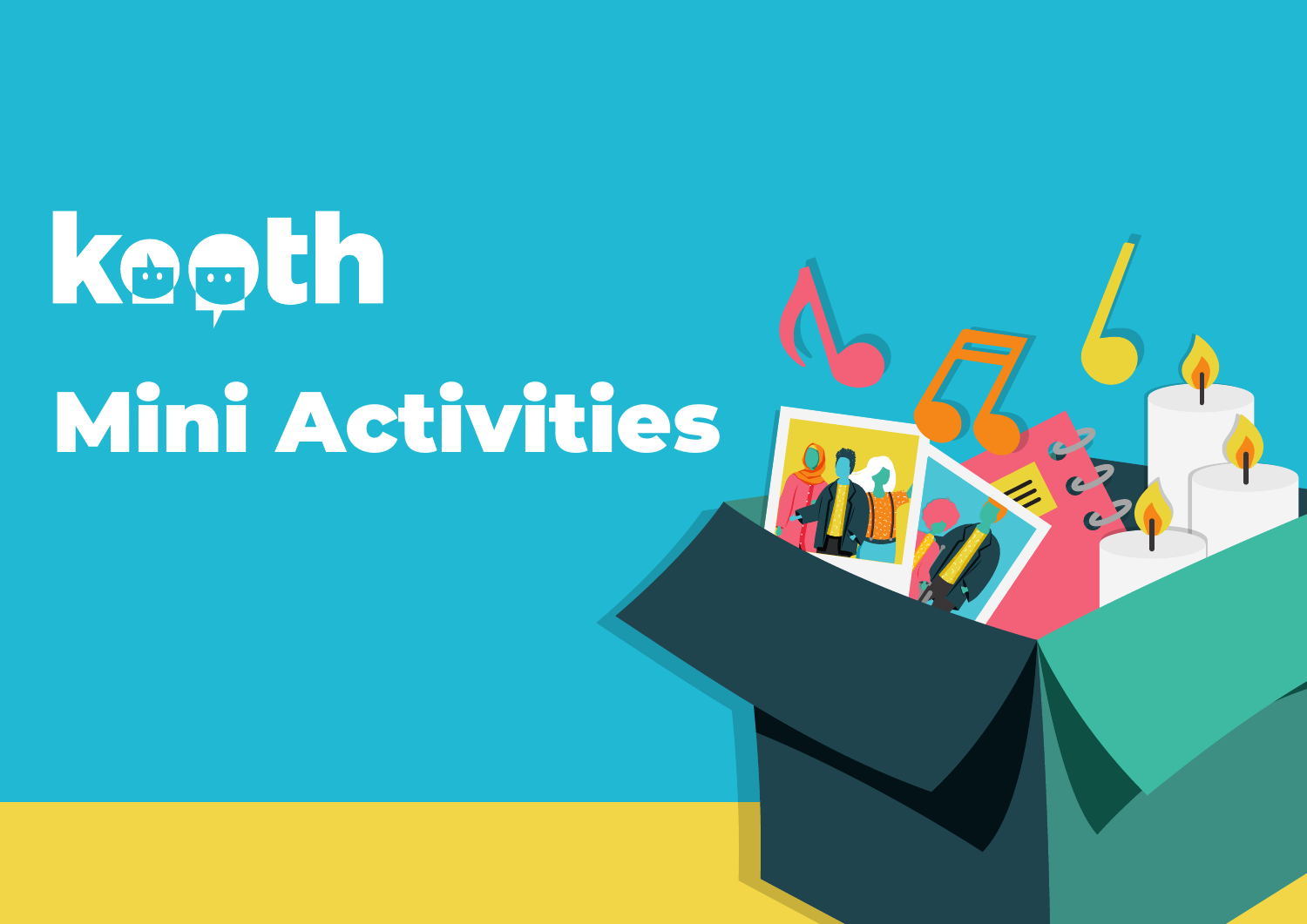### What is Kooth?

Kooth is a free, safe and anonymous mental wellbeing service for children and young people. You can find one to one support from a friendly practitioner or engage with our amazing community of people just like you.

Our community is here to support you through anything. Big or small.All of the activities you'll see are also available on kooth.com.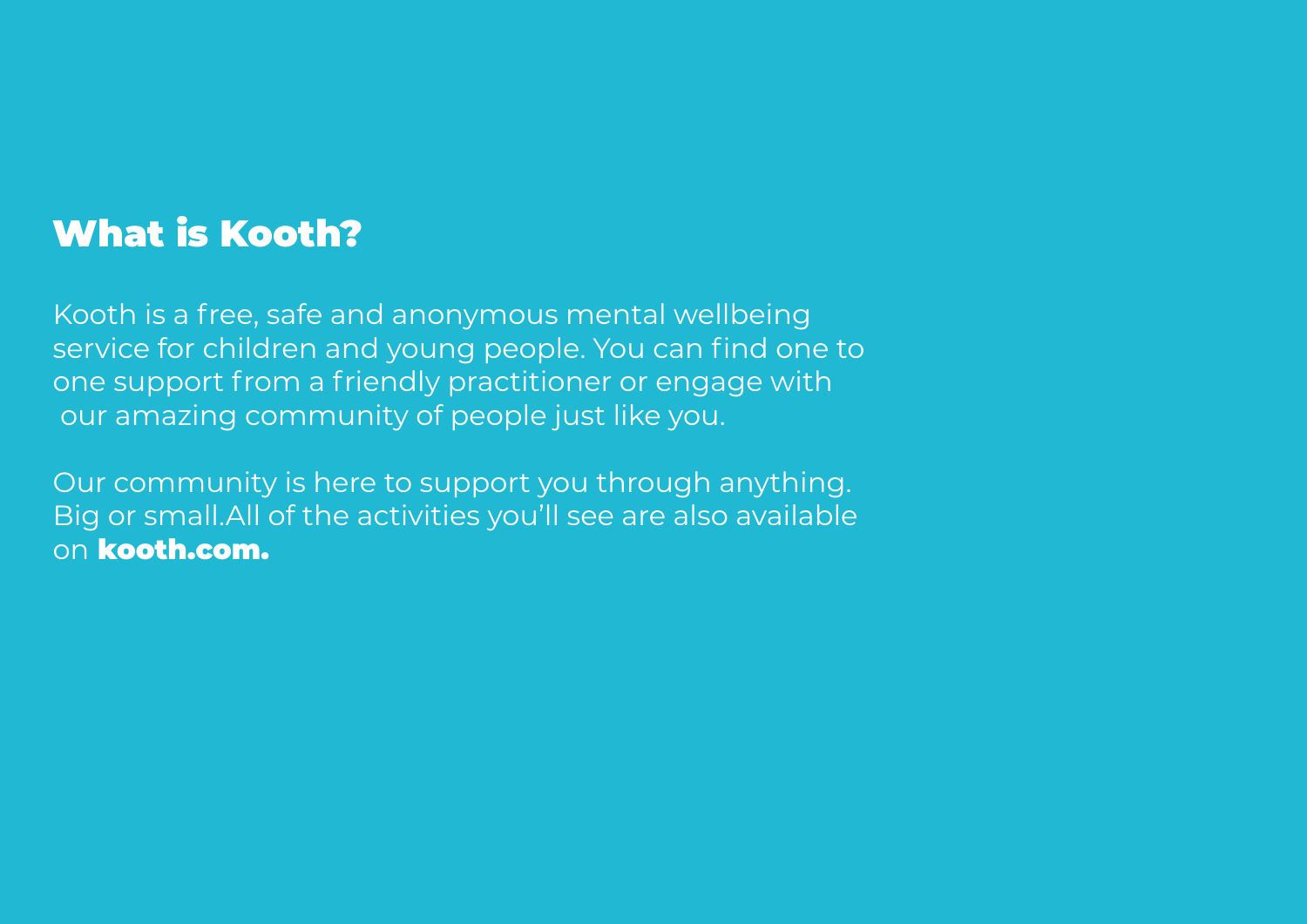### Kooth's Mini Activities

Exploring who we are is an exciting part of life, but it can be scary too. Below are some activities to help you build valuable life skills. Pick one to try!

Among other things, these activities can help us:

- Connect with others
- Build helpful habits
- Manage our emotions
- Express ourselves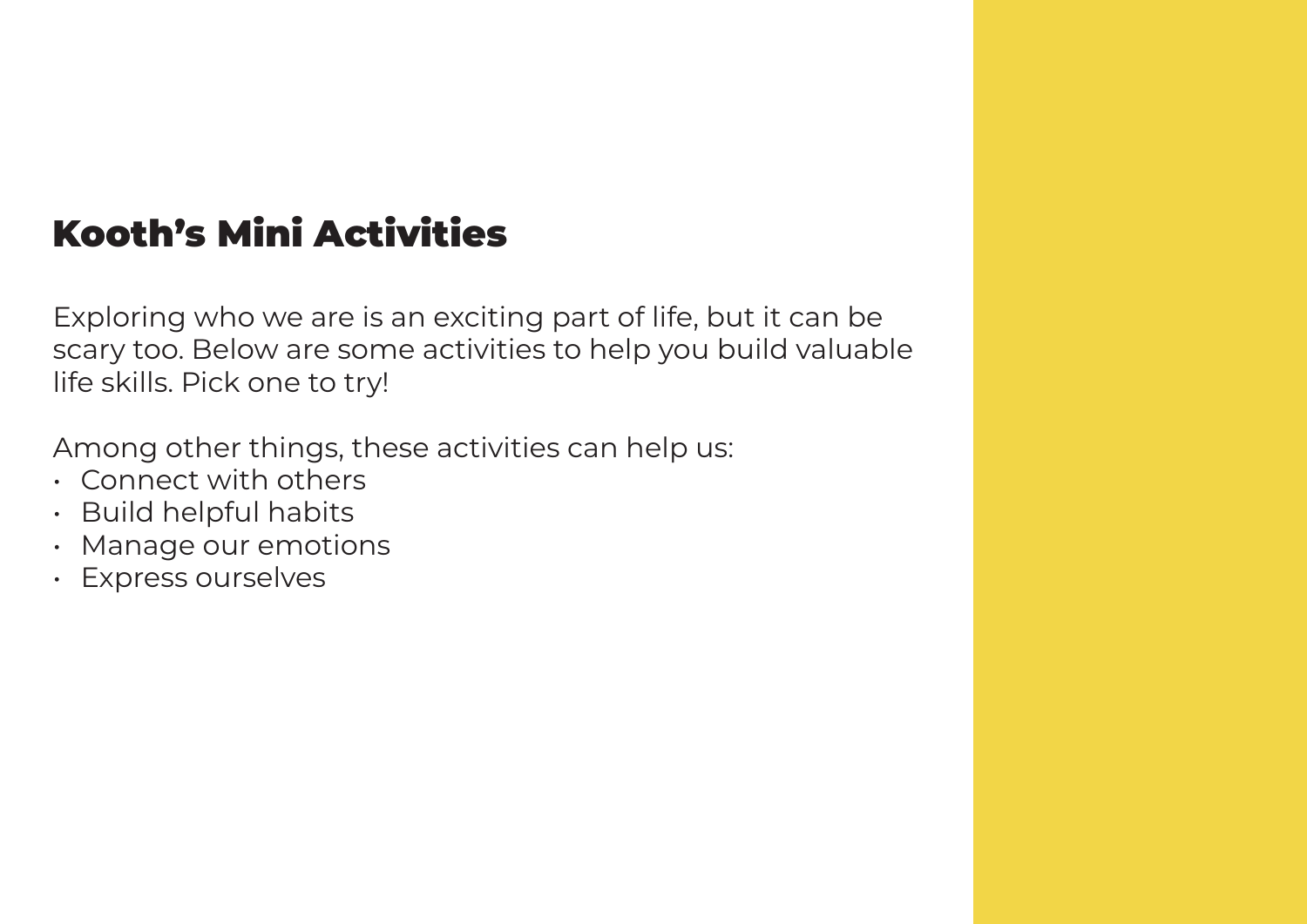# Connect with others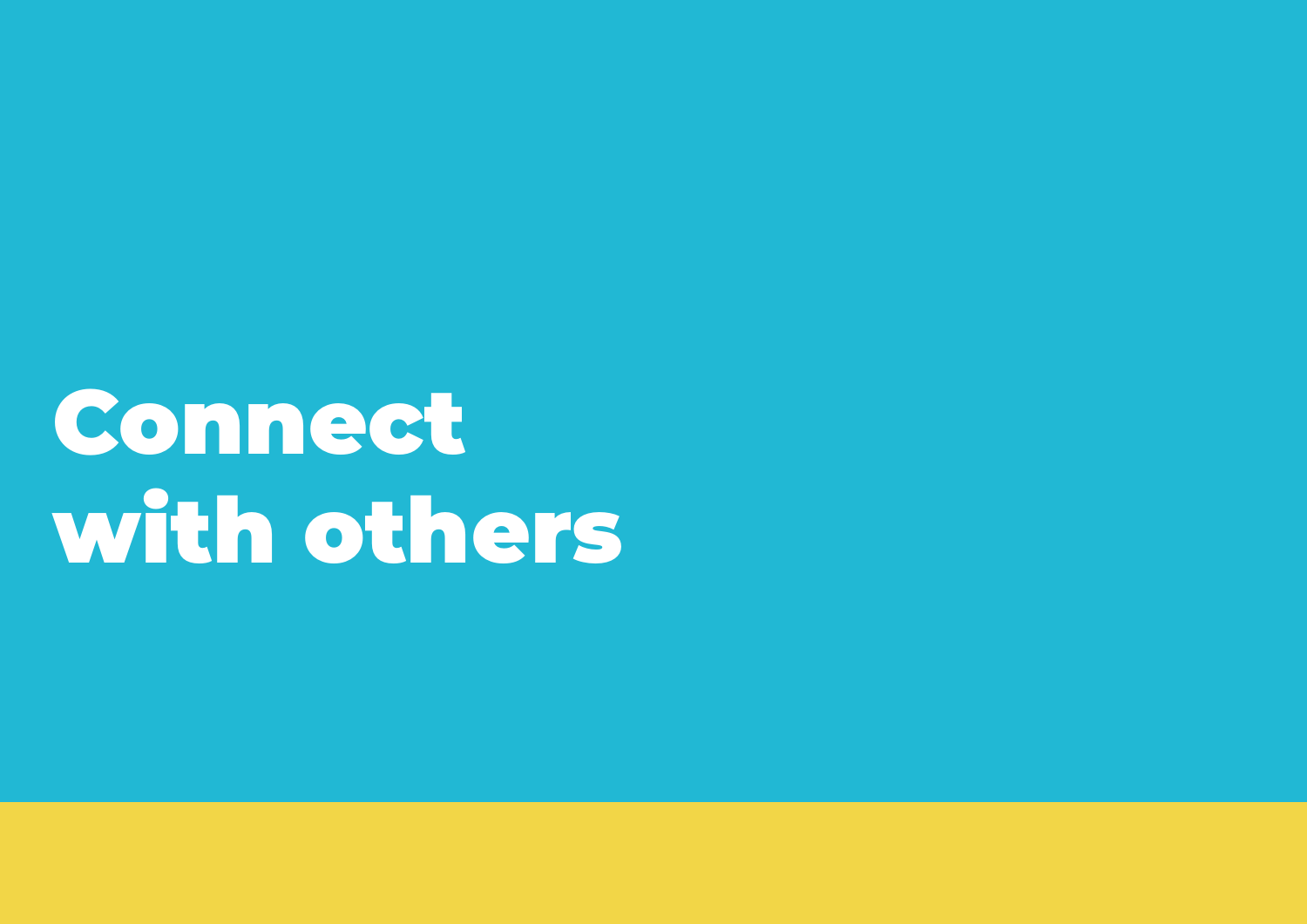### Send a letter to someone

Take some time writing what feels important. Writing letters is a memorable way to focus on saying what really matters.

Remember you don't have to try it, and you can stop at any time.

### Step 1

Get a pen, some paper, and an envelope.

### Step 2

Think about who you want to write to (E.g. an old friend or relative, or even a person in your life that made an impact positively or negatively).

### Step 3

Write your letter, thinking about what you want to say (this may be letting them know about your life, or even something important about how you feel).

### Step 4

Think about what you want to do with your letter. Do you want to send it or perhaps you don't? Either way, do what feels right for you.

### Step 5

Reflect on what the experience was like for you. If it feels right, think about sending another letter to somebody else.

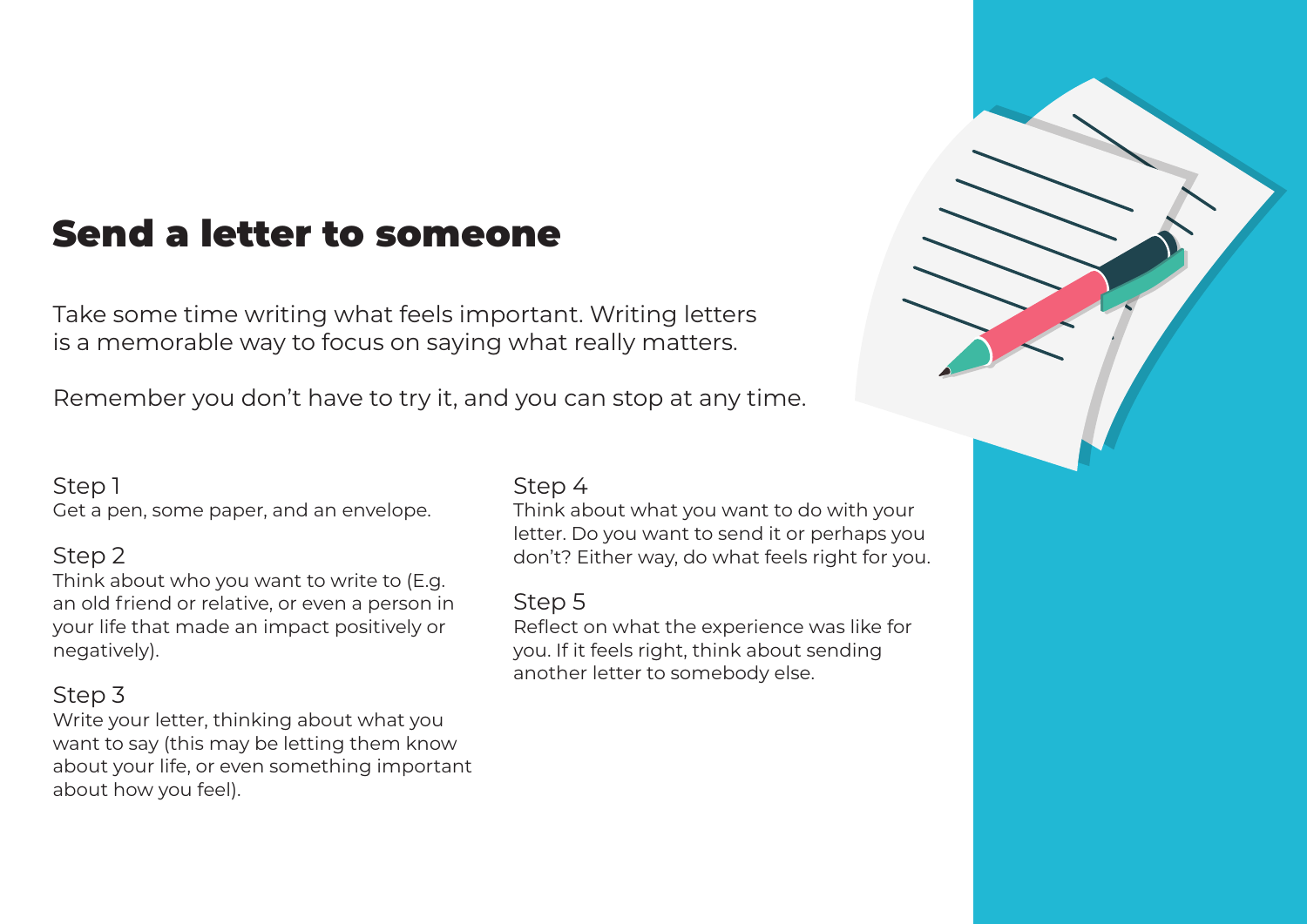### Share advice with others

Share your experience to help others and feel good about yourself too. Sharing may help others feel less alone and could boost your confidence too.

Remember you don't have to try it, and you can stop at any time.

### Step 1

Select a discussion that interests you (Just click the symbol on the homepage that looks like three people standing together and click 'categories').

### Step 2

If it feels right, share some advice - perhaps something that has worked for you and tell them why it helped, or why you have shared it with them.

### Step 3

Once you're ready, submit your comment. Remember the Kooth team will check it before it is posted.

### Step 4

Notice what it was like to submit a comment. If it felt good to have helped someone, you could always try this activity again.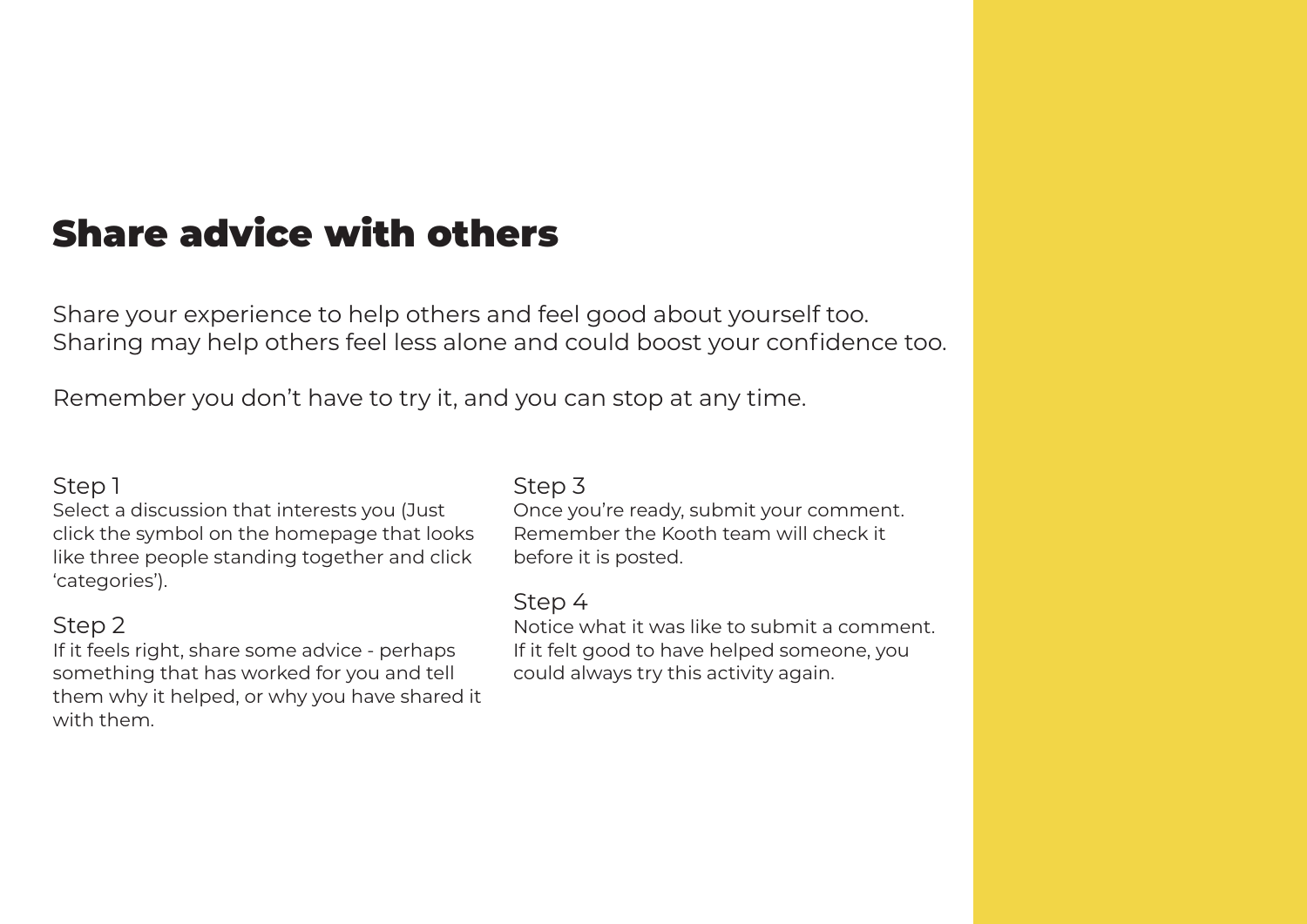### Take part in our Kooth word challenge

Test your mind and find as many words as you can. Taking part in activities like this is a great way to pass the time and have fun!

Remember you don't have to try it, and you can stop at any time.

### Step 1

Get yourself a pen and a piece of paper and a timer (if you have one on your phone or watch this will be perfect)!

### Step 2

Take a look at this sentence … THE KOOTH COMMUNITY IS AMAZING

### Step 3

Using the letters in the sentence, make as many words as you can in a minute (For example, we can see 'MOON') Ready...steady... go!

#### Step 4

When your time is up, submit your answers in the comments if you want to. If this was tricky, feel free to try again and give yourself more time.

### Step 5

Think about how this activity was for you? Was it easy or tricky? Would you change it in any way? We'd love to hear your thoughts in the comments.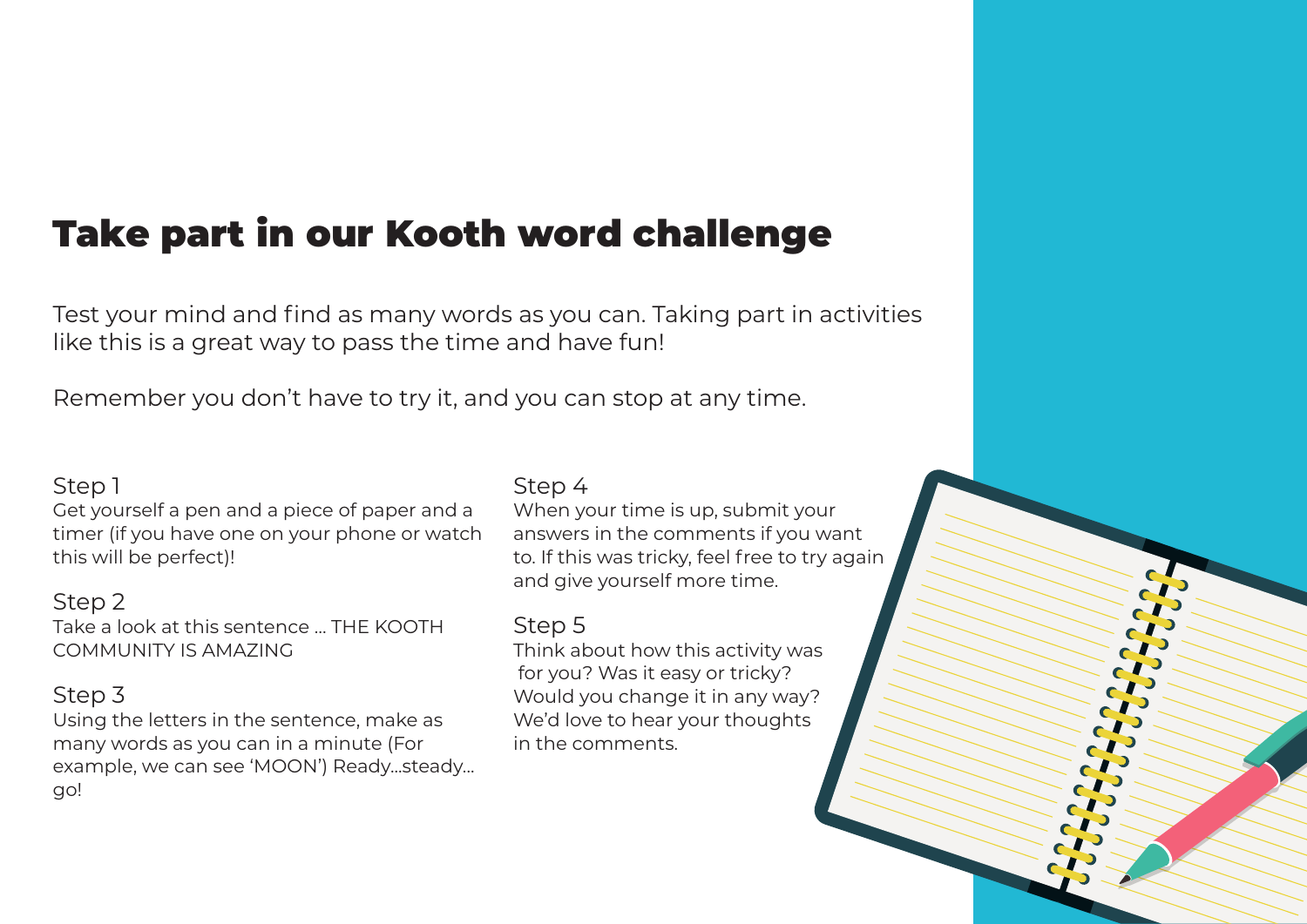# Build helpful habits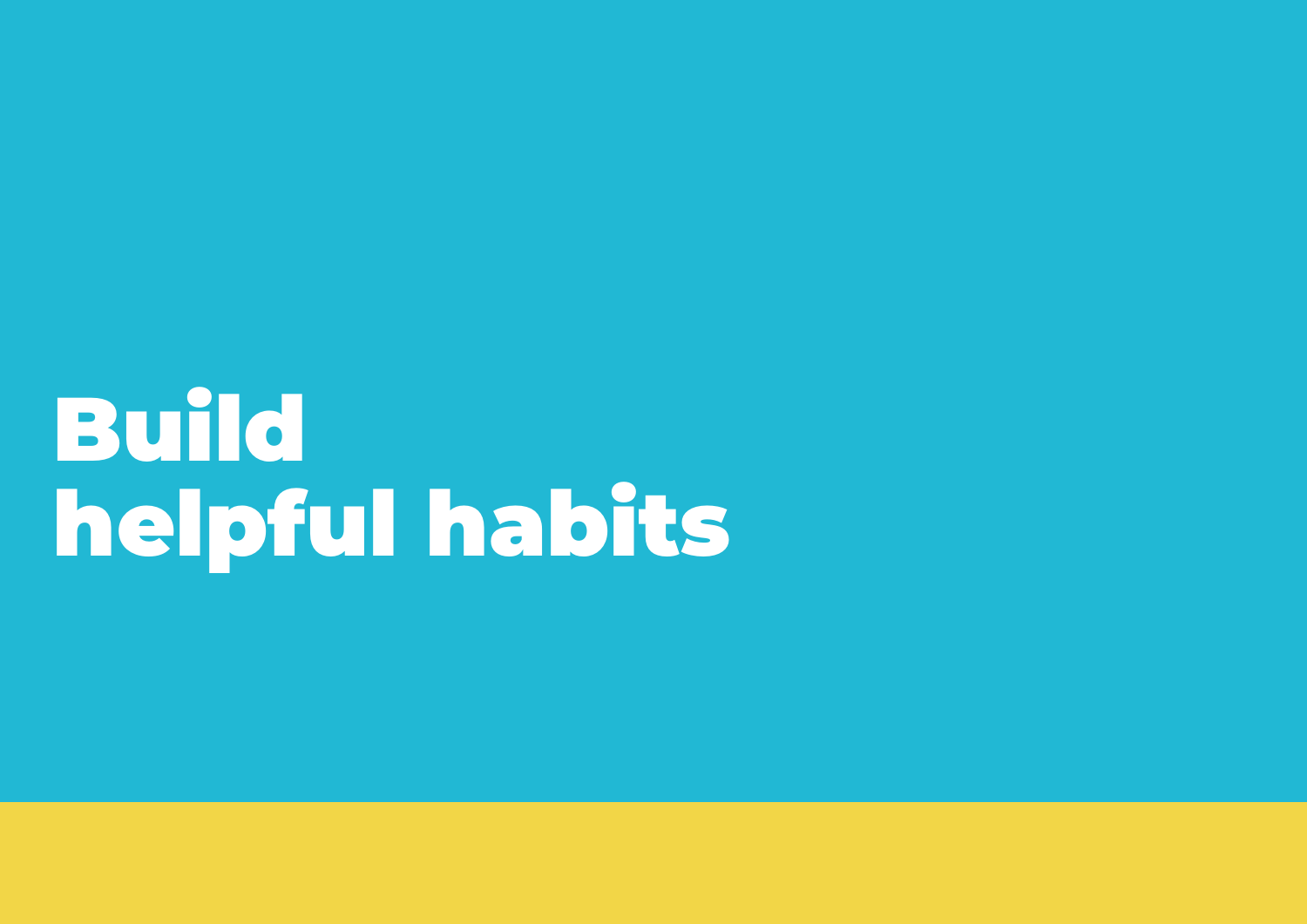### Create a daily plan for yourself

Make the most of your day. Creating a plan could help give your day more structure and enjoyment, whatever your plans are.

Remember you don't have to try it, and you can stop at any time.

### Step 1

Think realistically about what you want to do in your day (E.g. a certain wake-up time, reading, finishing a project, or catching up with a friend).

### Step 2

Start creating your daily plan. You could write it down, type it up or get creative.

### Step 3

Think about the order you want to do things in and how long you want to spend on each. Add them to your plan and don't forget to include breaks!

### Step 4

Have a go at following your daily plan and notice if it works for you. Is there anything you would change if you did the plan again?

Step 5 Enjoy being in your space!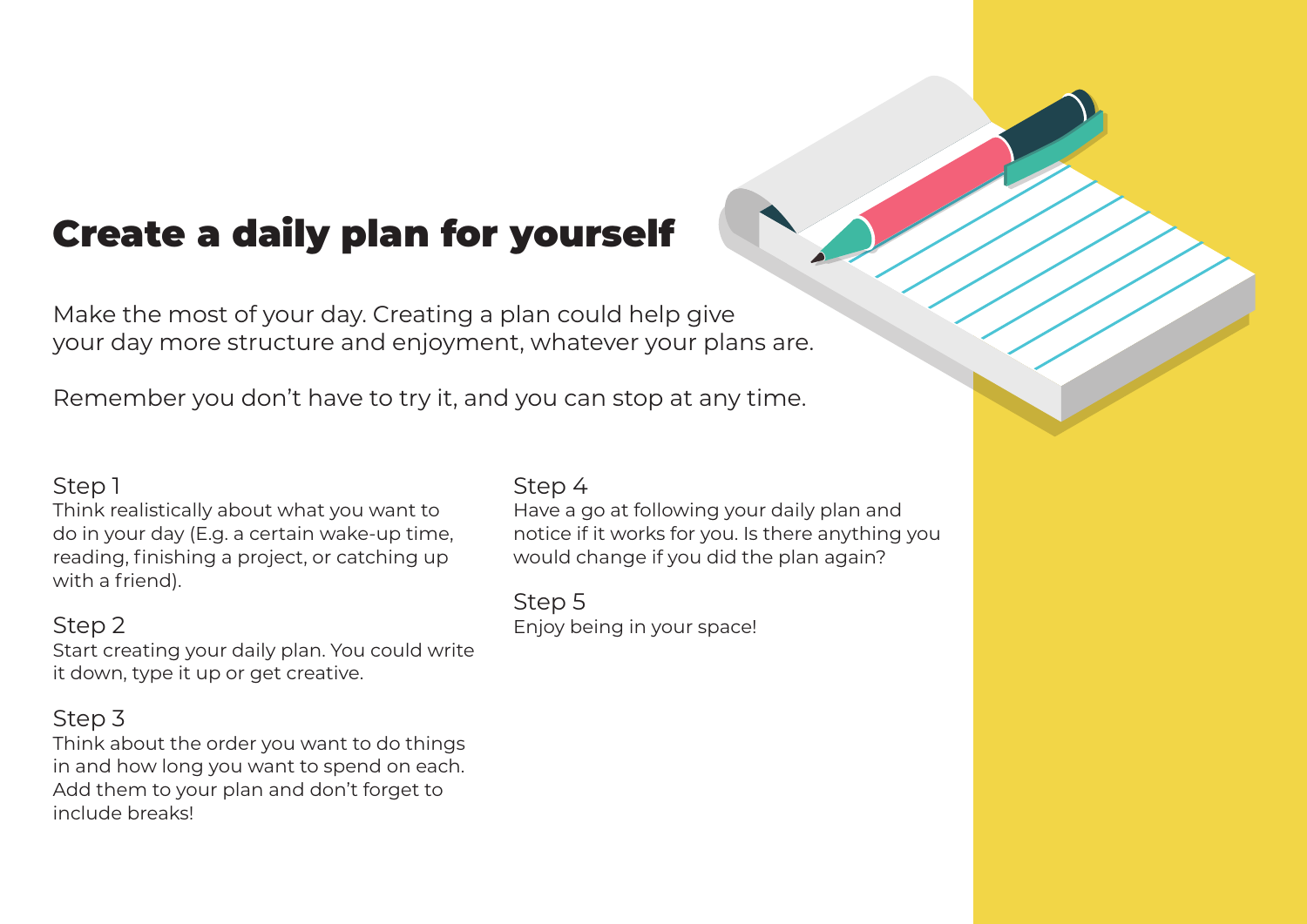### Practice asking for help

Build your support network by asking for help when you need it. Seeking support can help you feel less alone when things feel tough.

Remember you don't have to try it, and you can stop at any time.

### Step 1

Think about the issue you'd like support with (E.g. family issues, exam stress, friendships etc).

### Step 2

Think about a person in your life who you trust to share this issue with (E.g. your teacher, support staff at school or college, friend or family member).

### Step 3

Go and speak to that person and tell them what's on your mind, noticing how you feel about it afterwards.

### Step 4

(Optional) Why not take it a step further by reaching out to the Kooth community for support! You can do this on our discussion boards and live forums.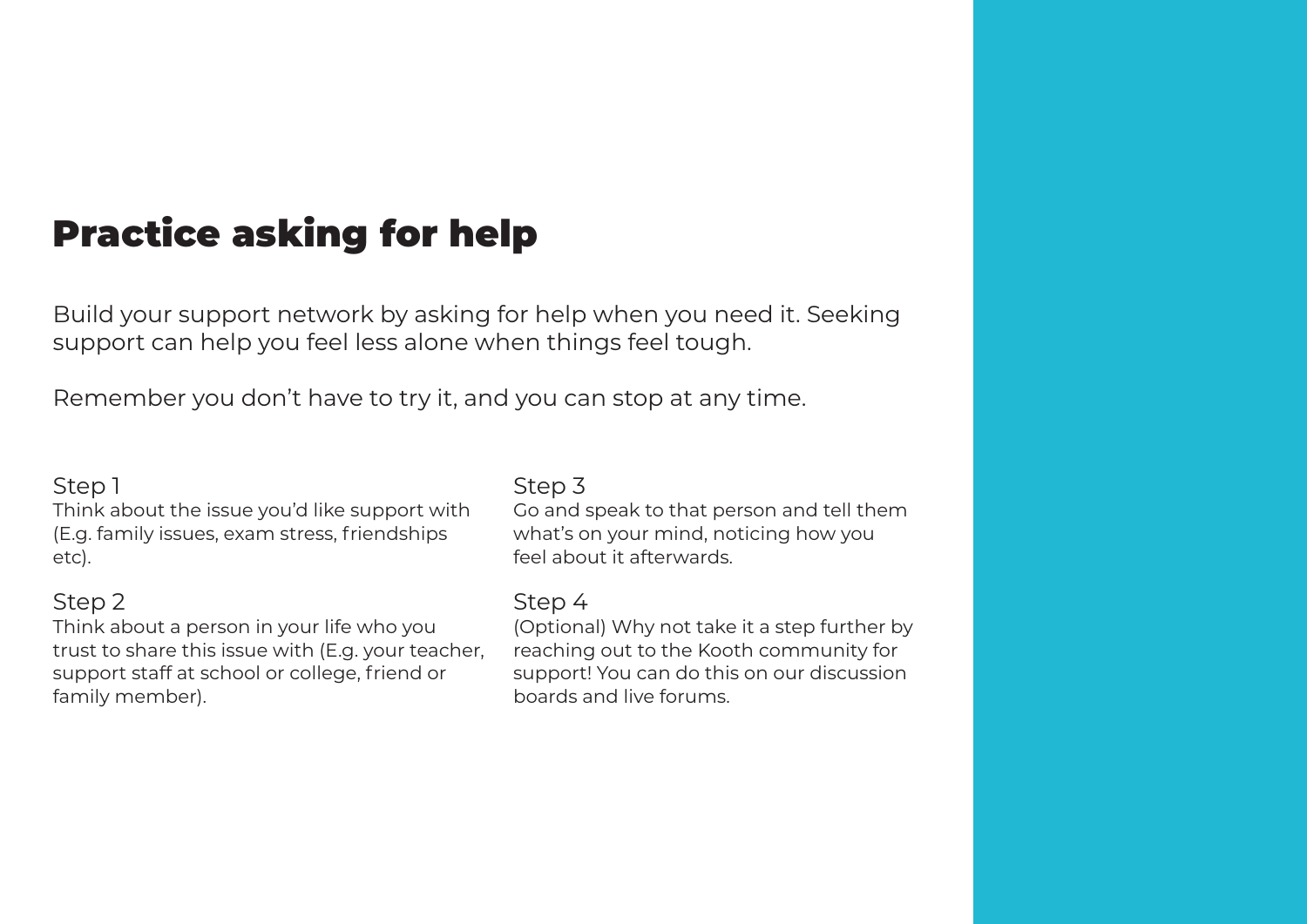### Improve your bedtime routine

Turn off your screens and relax without technology for a better night's sleep. Practice these steps at least half an hour before you go to bed to help you feel ready for sleep.

Remember you don't have to try it, and you can stop at any time.

### Step 1

Put your phone on silent and put it somewhere you can't easily reach or notice it.

### Step 2

Turn off any other technology (e.g. laptop or TV). This is because the lights on screens such as phones can activate the brain, which isn't helpful when you're trying to switch off before bed time.

### Step 3

Spend at least half an hour doing something relaxing that is screen-free. For example reading a book, doing some light stretches or having a warm bath.

### Step 4

Have a go at following your daily plan and notice if it works for you. Is there anything you would change if you did the plan again?

### Step 5

Notice how you feel as you get into bed. Are there any changes to your thoughts, feelings or the way you feel in your body?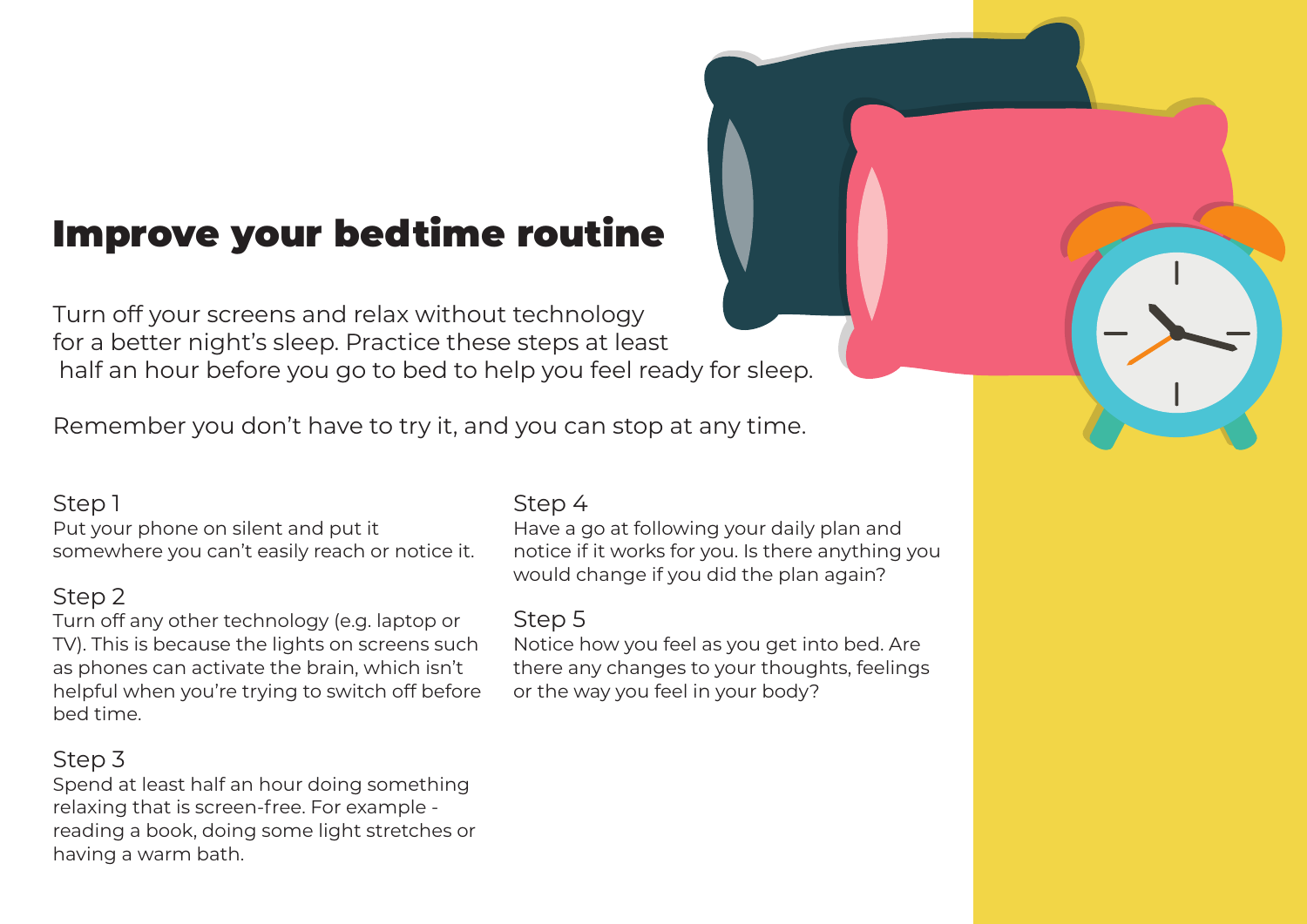### Practice being present

Something you can try that may help you feel calmer and safer in times of stress or panic, by noticing the present moment.

Remember you don't have to try it, and you can stop at any time.

#### Step 1

Take a moment to notice what you see around you right now (this may be objects, colours, people or even the detail of a pattern you see on a carpet).

### Step 2

Say what it is you see out loud (E.g. 'I can see a grey rug with a white swirly pattern on it that looks soft to touch').

### Step 3

Follow the same steps for something you can hear, touch or smell - perhaps spending just a few minutes on each sense, around 10 minutes each day.

### Step 4

Take a moment to see how you feel after doing this activity. If you found it helpful remember you can practice it again in times of stress and worry.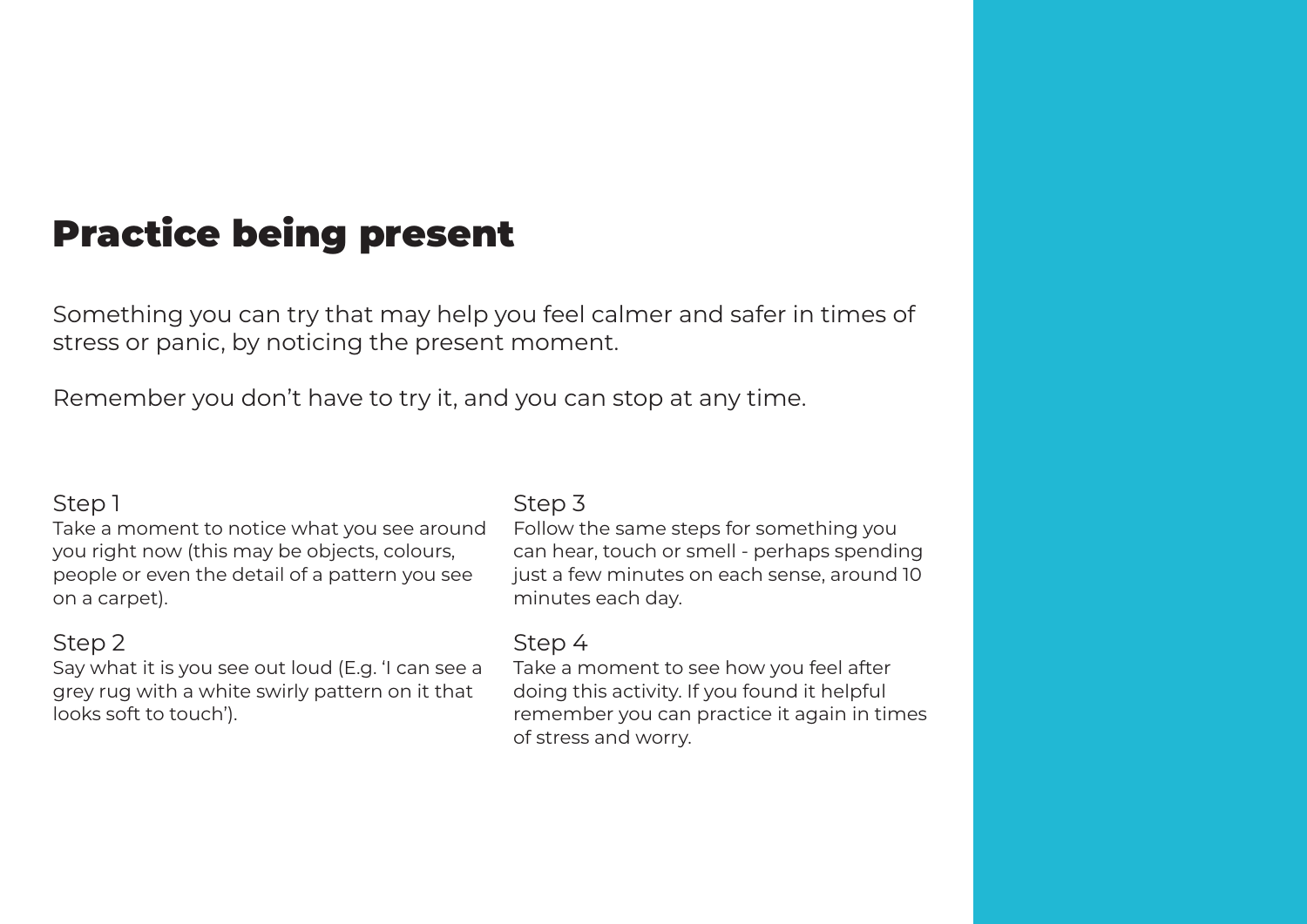Manage our emotions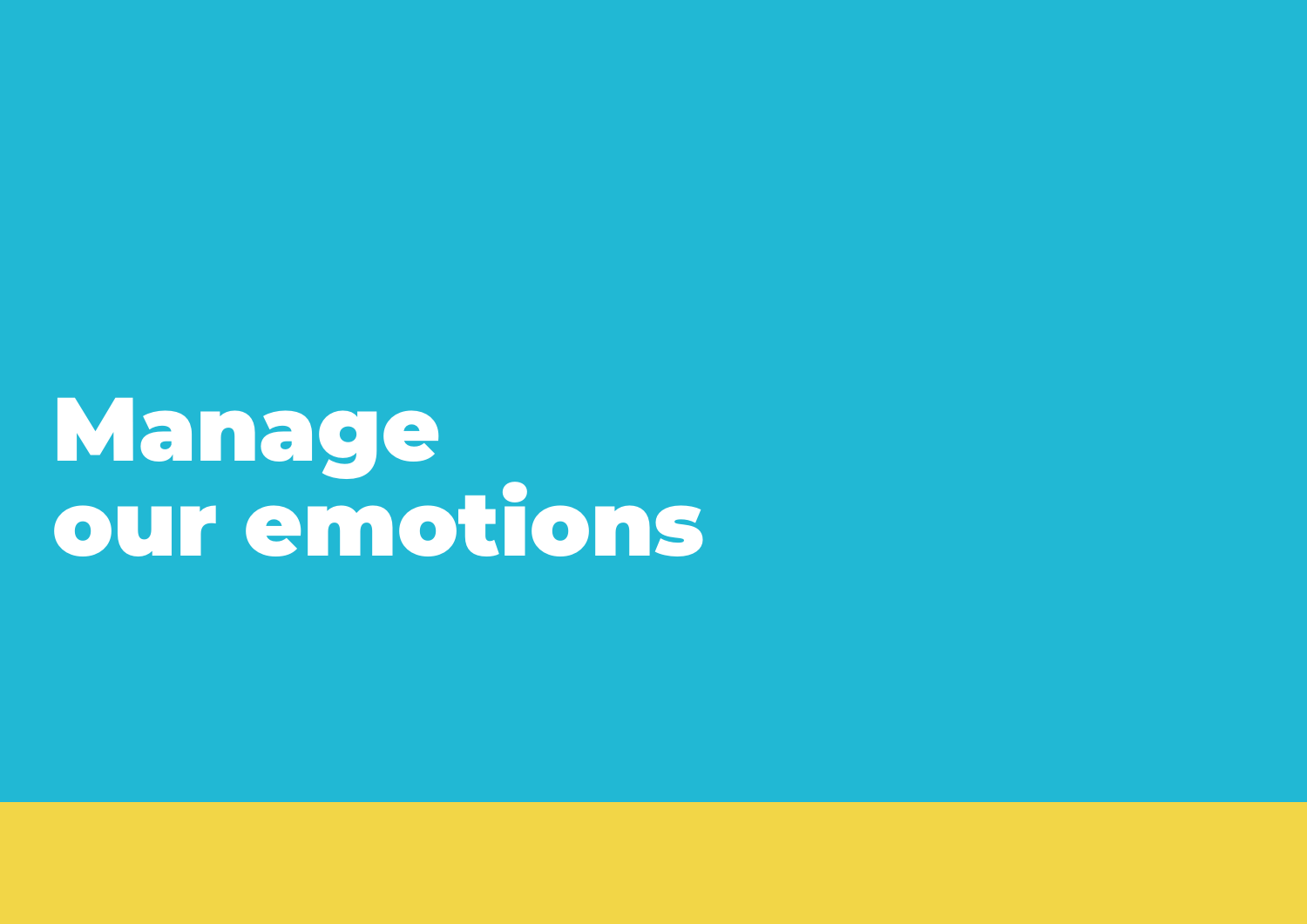### Create a 'good mood' playlist

Try using music to help boost your mood. Listening to music releases endorphins in the brain which can help put us in a positive mood!

Remember you don't have to try it, and you can stop at any time.

### Step 1

Think about the songs that make you feel good (E.g. Ones that take you back to a great memory, make you smile or make you want to dance or sing!)

### Step 2

Create your 'good mood' playlist by picking between five and ten songs.

### Step 3

Listen to your 'good mood' playlist when you feel like it might help.

### Step 4

Notice how you feel when you listen to your playlist. Are there any changes to your thoughts, feelings or the way you feel in your body?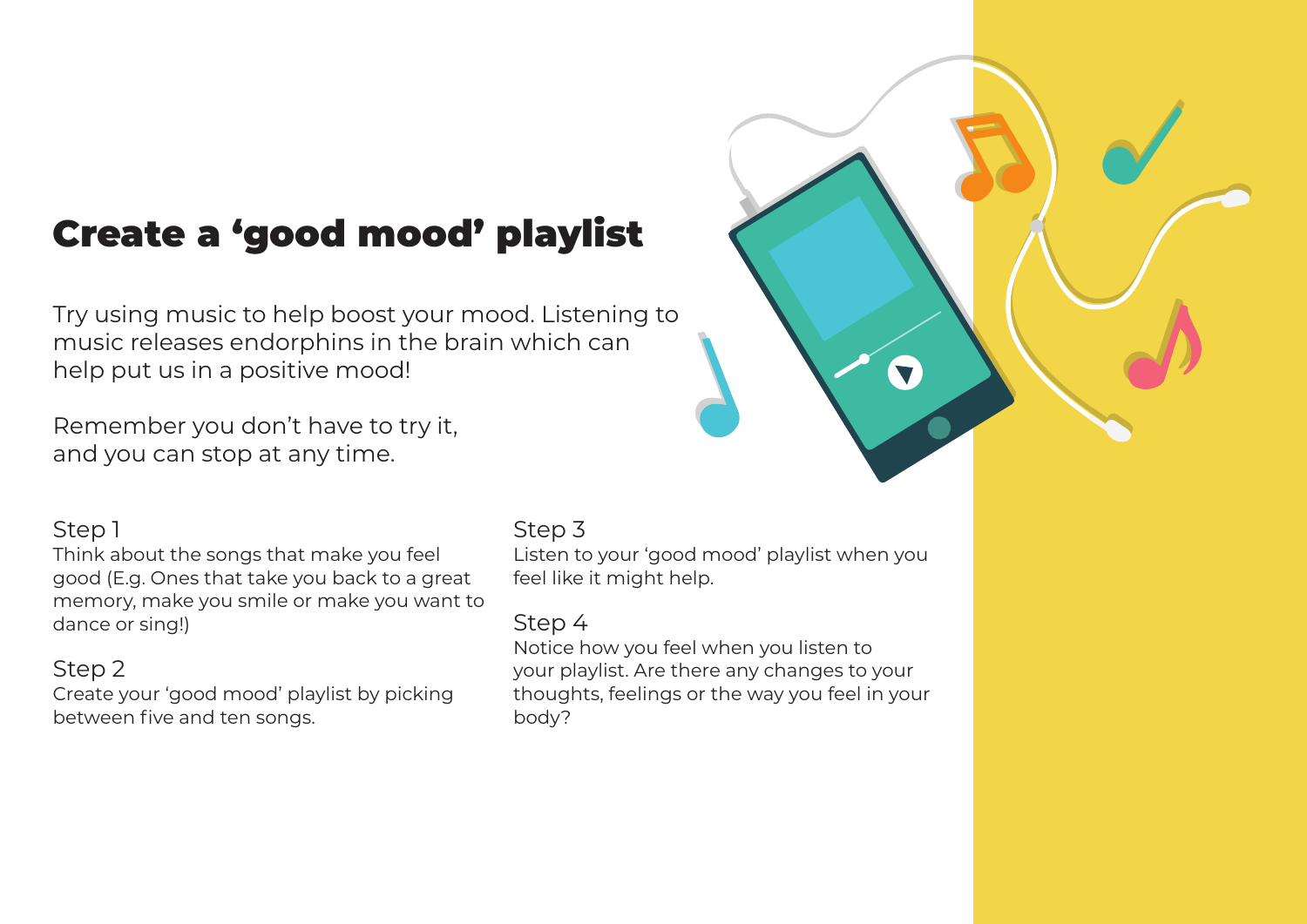### Create a Positive Word Board

Write down your favourite words! Think of some words that make you smile and write them down! You can decorate your word board and keep it as a reminder when things are tough!

Remember you don't have to try it, and you can stop at any time.

### Step 1

Get some pens, pencils, paints and paint brushes, whatever you like, and something to write or draw on!

### Step 2

Have a think about some positive words you want to include. These could be words to describe yourself, or just fun words that make you smile when you think of them! If you're struggling to think of nice things to say about yourself, think about how you might describe your favourite things or people!

### Step 3

Think about how you want to lay the words out on the page. You could do a word cloud, or a mind map, or a list, whatever you fancy!

#### Step 4

Start writing! The words can be any size, shape, colour - have fun with it! Notice how you feel as you write the words out.

### Step 5

(Optional) Hang your word board up where you can see it, so that you have a constant reminder of how amazing you are!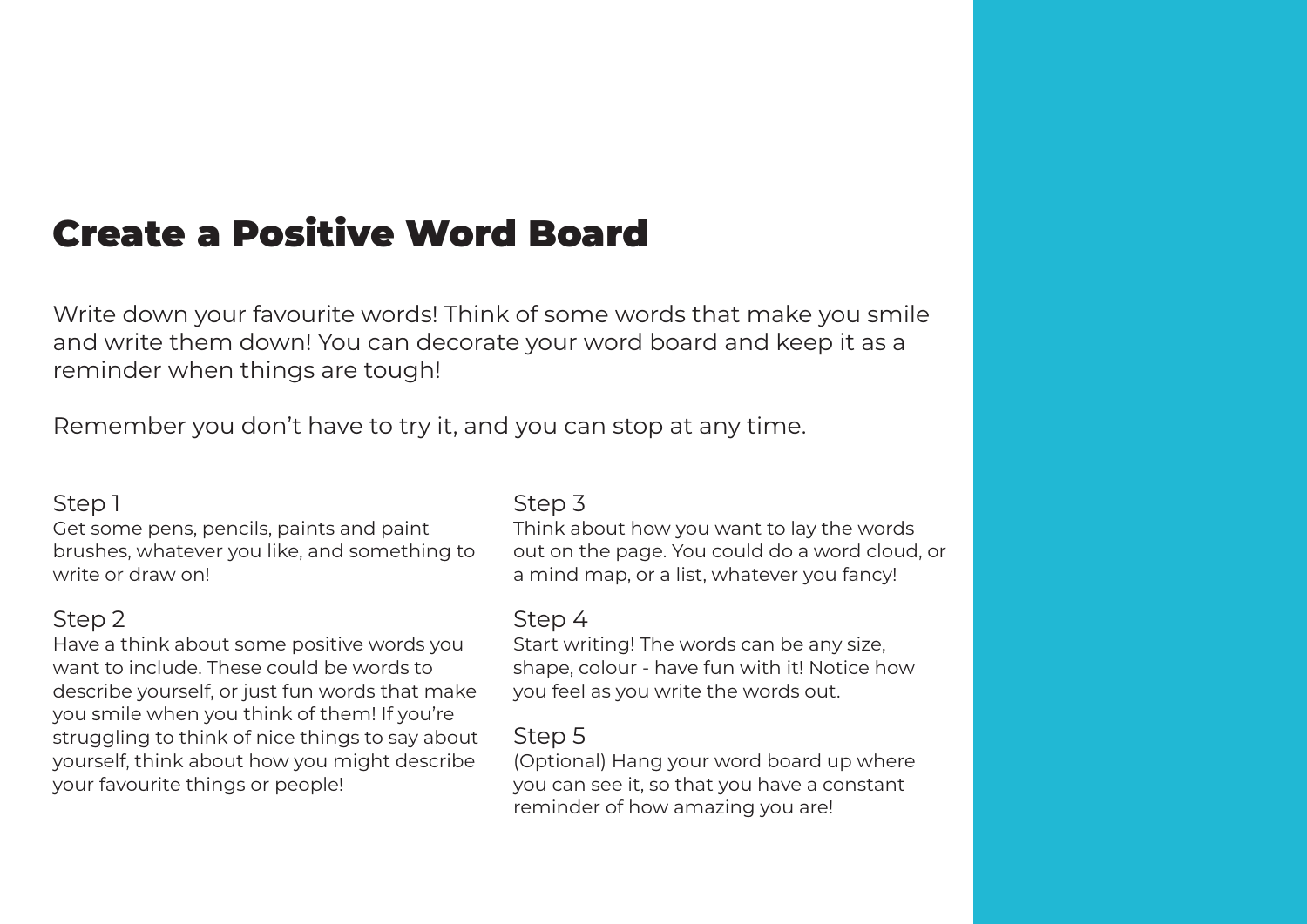### Create a recipe for coping

A fun way to think about your own inner strengths during difficult times. When things feel tough, it can be useful to think about the "ingredients" we often already have to get through it!

Remember you don't have to try it, and you can stop at any time.

### Step 1

Think about something that you have found difficult, this could be an experience, a relationship, school, or anything else.

### Step 2

Think about what inner strengths you have (or would like to have) in order to work towards coping better. (E.g. Humour, resilience, confidence, hope etc).

### Step 3

Use your inner strengths to create a fun recipe (E.g. A pinch of courage, a cup of patience, 15mls of interest, a handful of tears and 100g of banter).

### Step 4

You can use this step as a template or create your own: A pinch of… A cup of… 15mls of … A handful of… 100g of…

### Step 5

If you want to, share your coping recipe on the Kooth discussion board to help and inspire the Kooth community and perhaps make you feel good too!

### Step 6

Notice what it was like to share your recipe or read others'. And if you enjoyed it, perhaps try this activity again.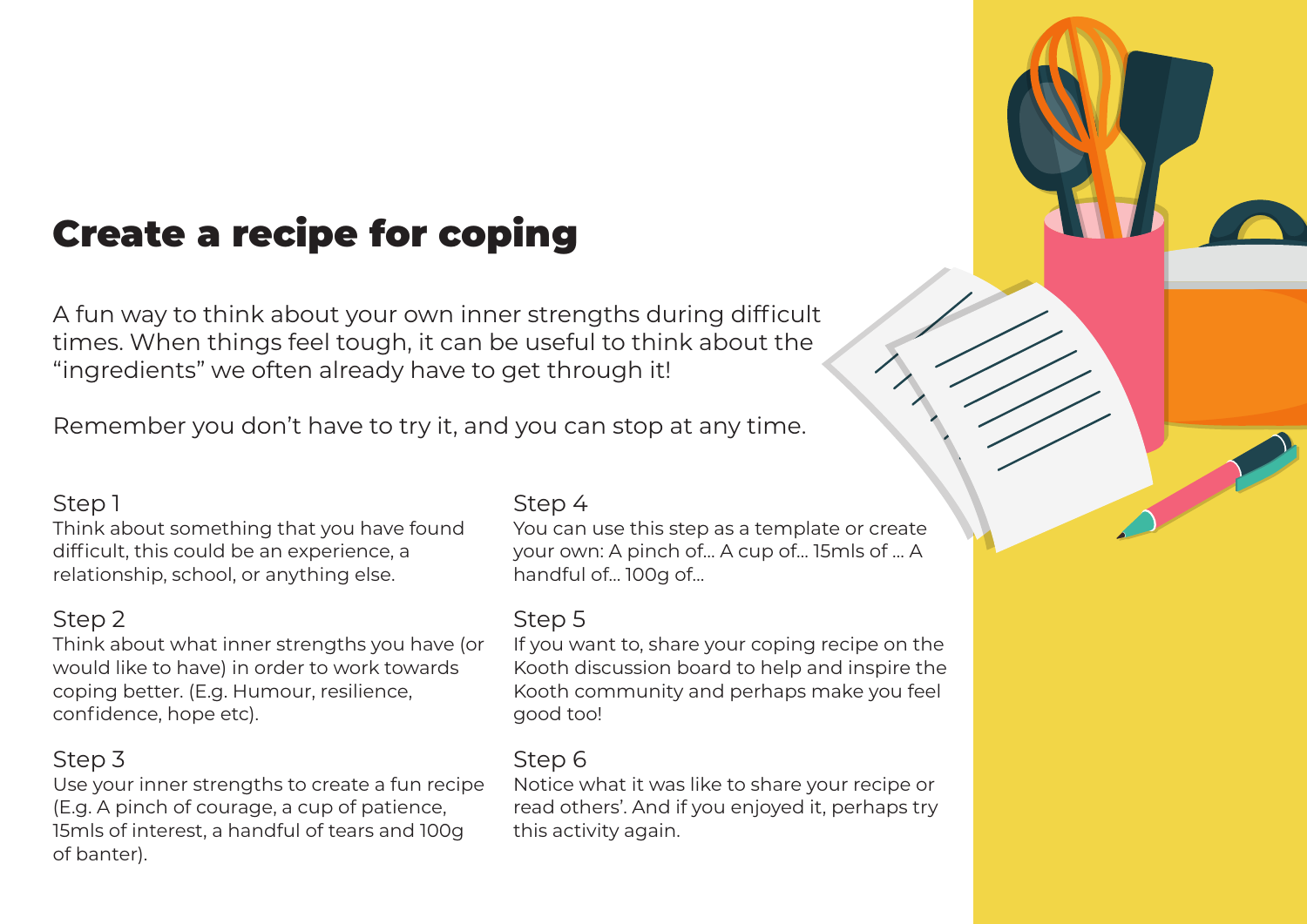### Dance like nobody's watching

Something to try and help lift your mood. It can be easy to forget to have fun when things are difficult. Dancing can be fun and help you smile.

Remember you don't have to try it, and you can stop at any time.

Step 1 Find your favourite song.

Step 2 Play it loud/wear earphones and dance like nobody's watching.

Step 3

Tried it? Take 5 minutes to think about how your body feels compared to before. E.g: does it have more energy or feel more relaxed?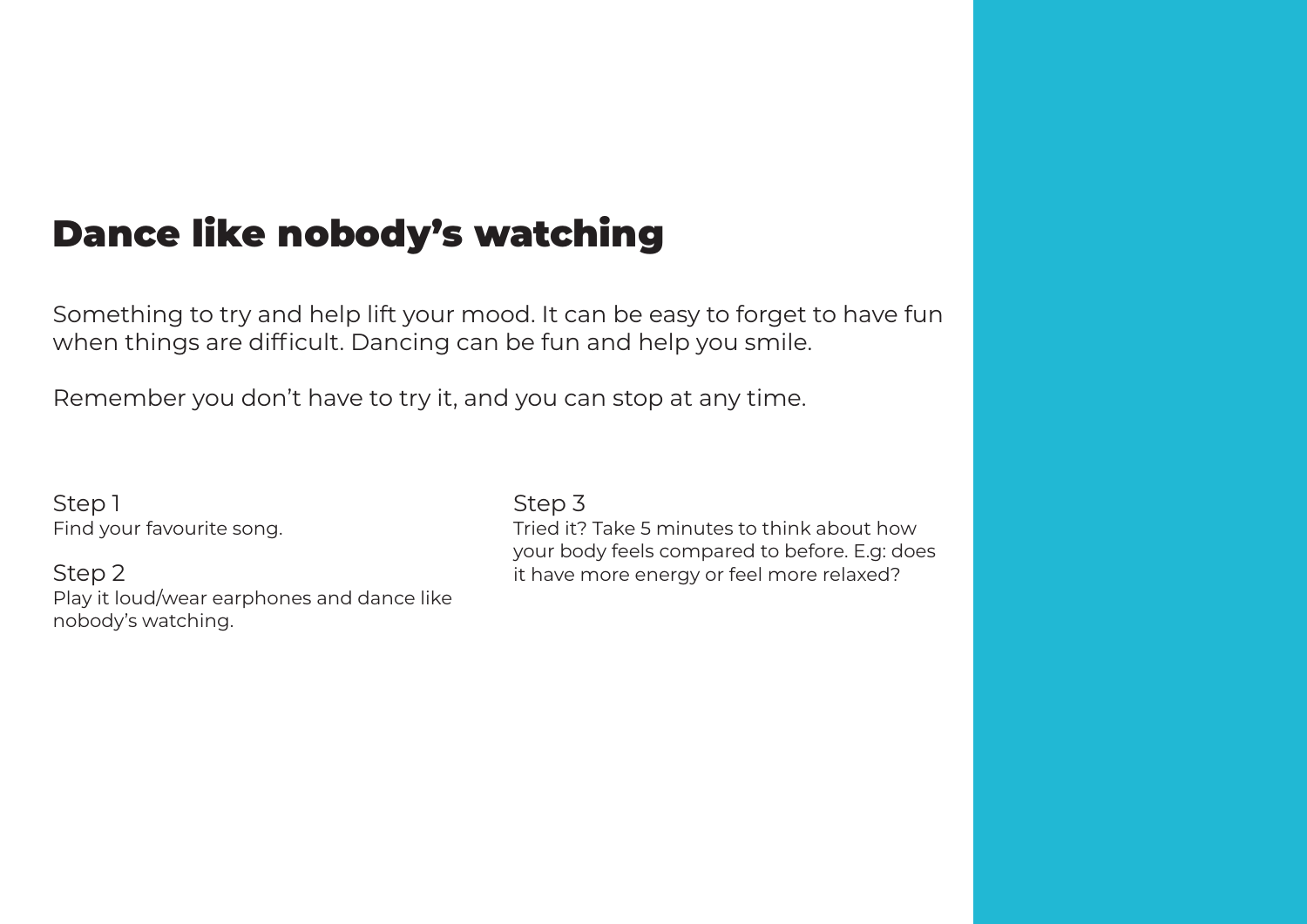### Create your own activity jar

A creative activity to distract, soothe and pass the time! Having a collection of activities could help with feelings of boredom, loneliness or anxiety.

Remember you don't have to try it, and you can stop at any time.

### Step 1

Find a jar/container (E.g. a washed out jar or even a shoe box) and decorate it. You could use paint, glitter or anything else that you like.

### Step 2

On small pieces of paper, write down some achievable activities (E.g games to play, challenges to complete, jobs to do, things to create or funny jokes to play).

#### Step 3

Put all of your pieces of paper into your container or jar.

#### Step 4

Anytime you feel bored/anxious/lonely/ stressed, take an activity to complete (if you pick one you don't like, put it back and choose another).

### Step 5

Afterwards, think about how you feel now compared to before (E.g. what does it feel like to try something new?)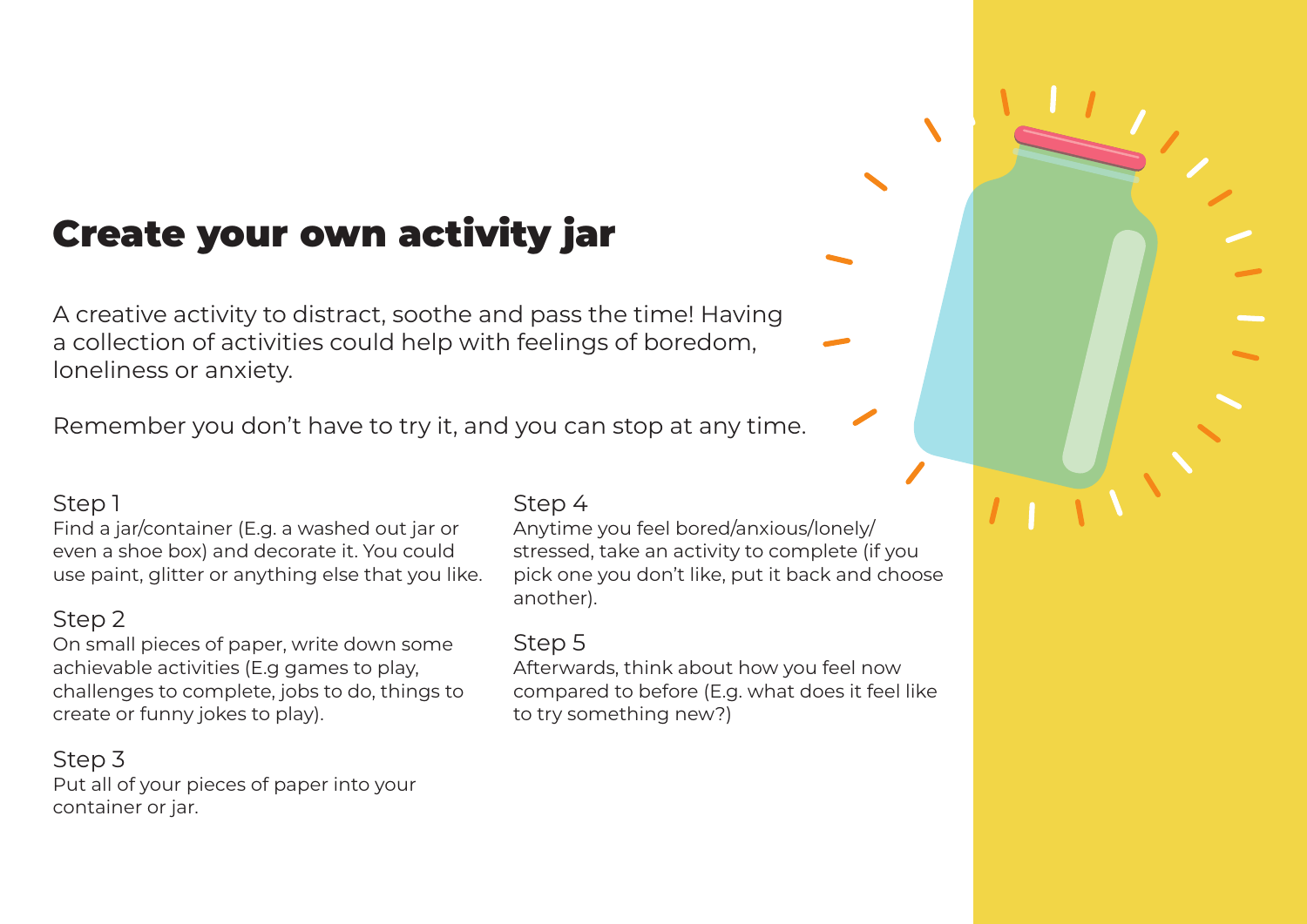### Make your own coping box

Try using items around the house to help soothe or distract you during difficult moments.

Remember you don't have to try it, and you can stop at any time.

### Step 1

Find a box of any shape or size. E.g. an old shoe box. You can decorate it with colours, pictures or quotes that are important to you.

### Step 2

Pick some things you might like to look at, smell, touch or hear to go in your box E.g. a scented candle, a teddy, a special photo, a favourite song list.

### Step 3

Use the items in your box for as long as you need when things feel difficult. E.g. Listen to the music, hug the teddy, look at the photo.

#### Step 4

Notice any changes in the way you feel whilst using your box and write them down (E.g. I felt like  $\equiv$  before and I feel like  $\equiv$  after using my box).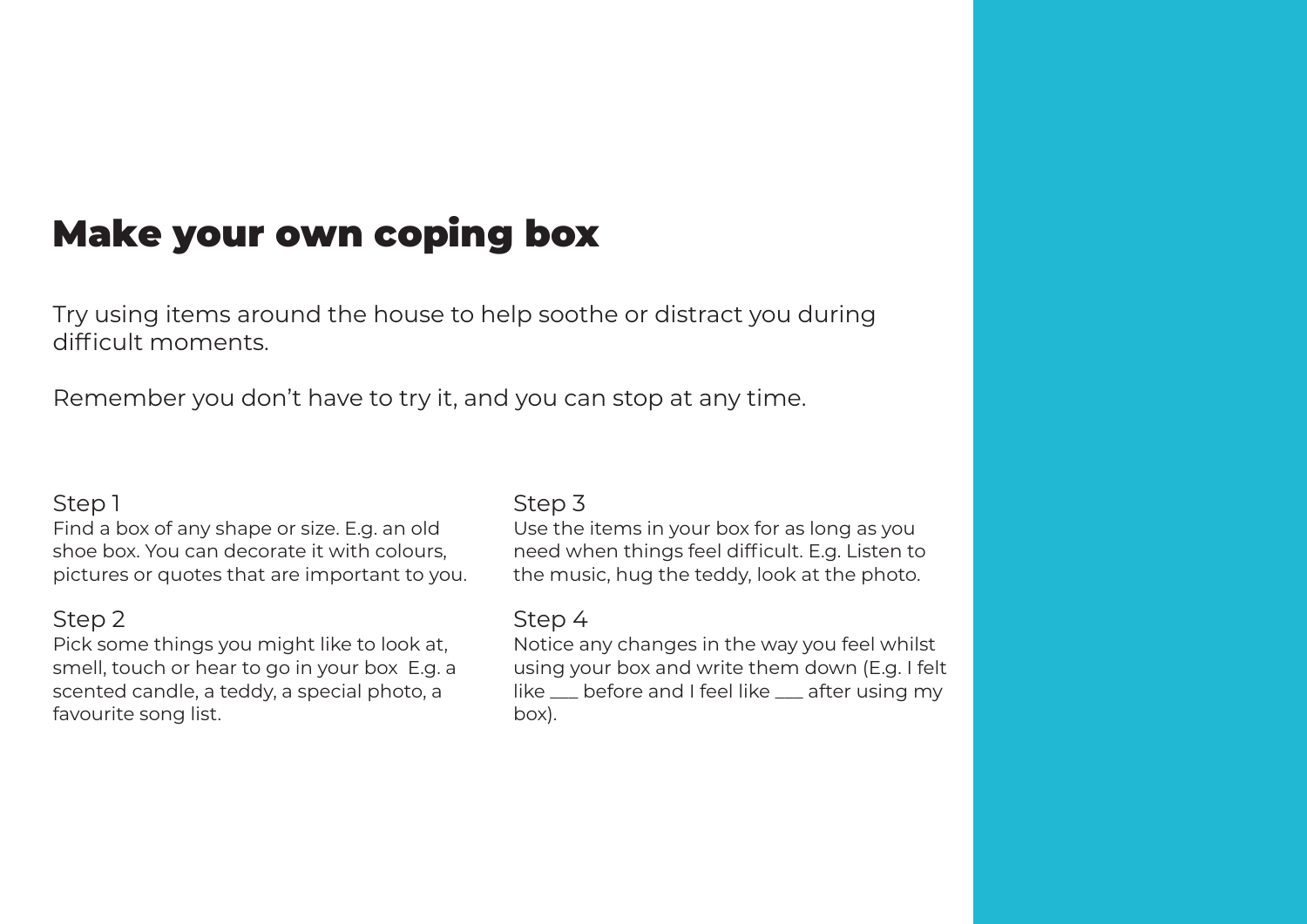### Explore the positive power of pets

Enjoy time with a furry friend to relax and feel good. Spending time with animals may reduce anxiety, promote calm and your happiness too.

Remember you don't have to try it, and you can stop at any time.

Step 1 Plan some free time in your day, ideally around 15 minutes.

### Step 2

Spend that time with an animal. This could be your own pet or even just time to watch some funny animal videos on YouTube.

Step 3 Afterwards, notice how it impacts your general mood.

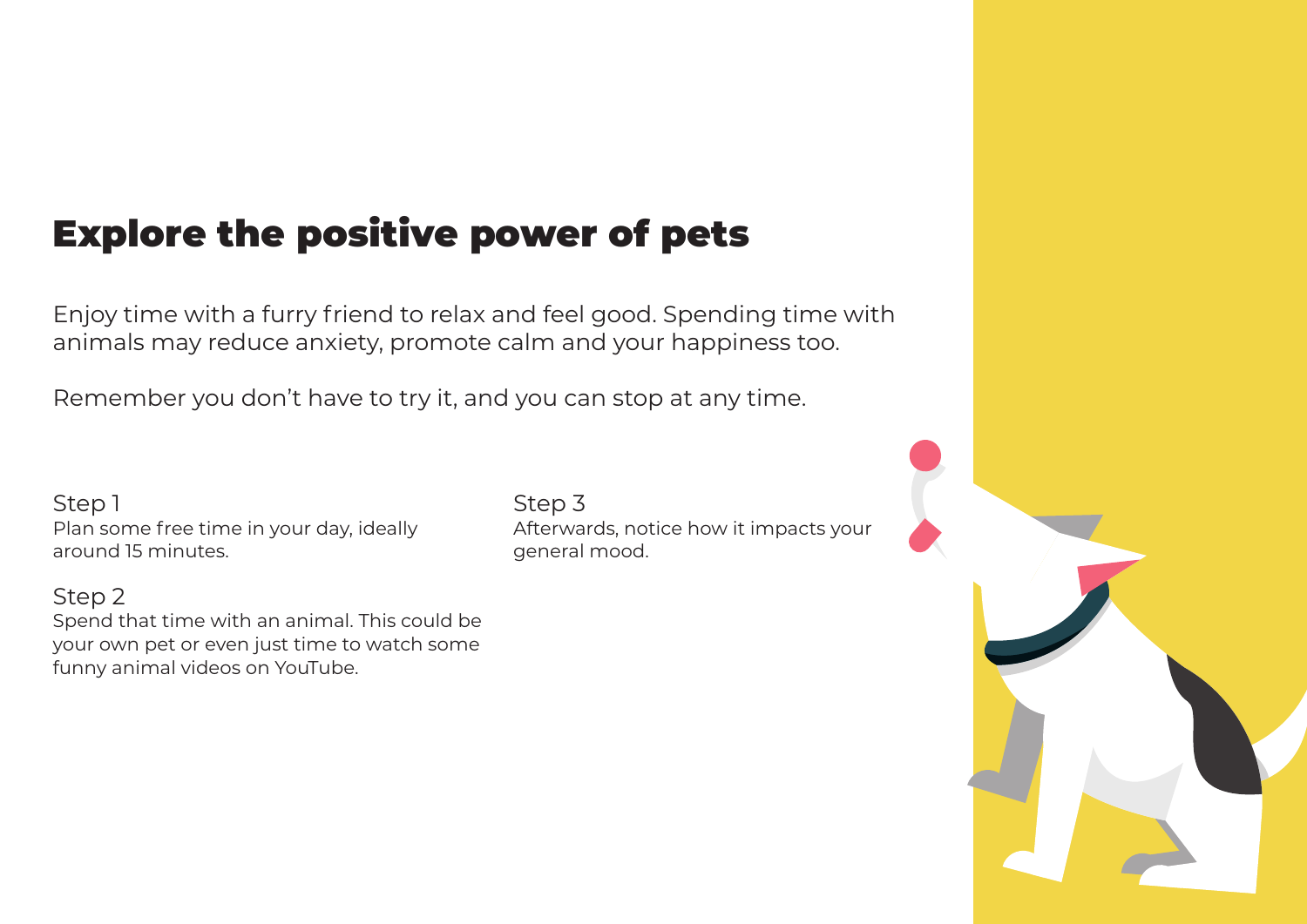### Learn how to do bubble breathing

Take a deep breath and try a calming breathing exercise. Breathing exercises help to slow down your breath, which can promote calm and relaxation.

Remember you don't have to try it, and you can stop at any time.

Step 1 Find a quiet and comfortable space.

Step 2 Imagine you are holding a pot of bubbles.

Step 3 Take out the wand from your pot of bubbles.

#### Step 4

Take a deep breath in and imagine gently blowing a bubble, so you focus more on breathing out!

### Step 5

Repeat this technique for at least five minutes to give yourself a chance to practice.Notice any differences in how you feel afterwards.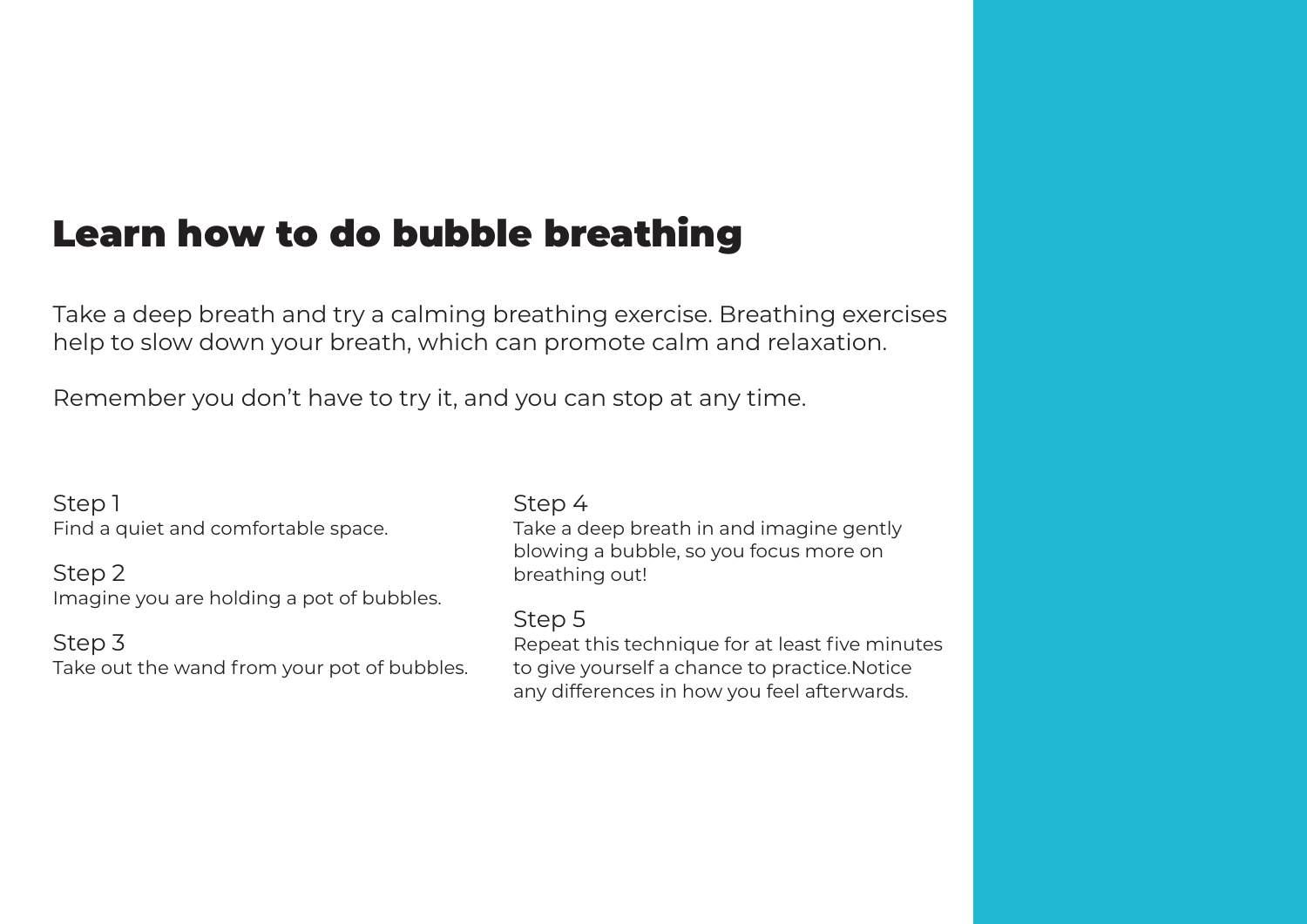**Express** ourselves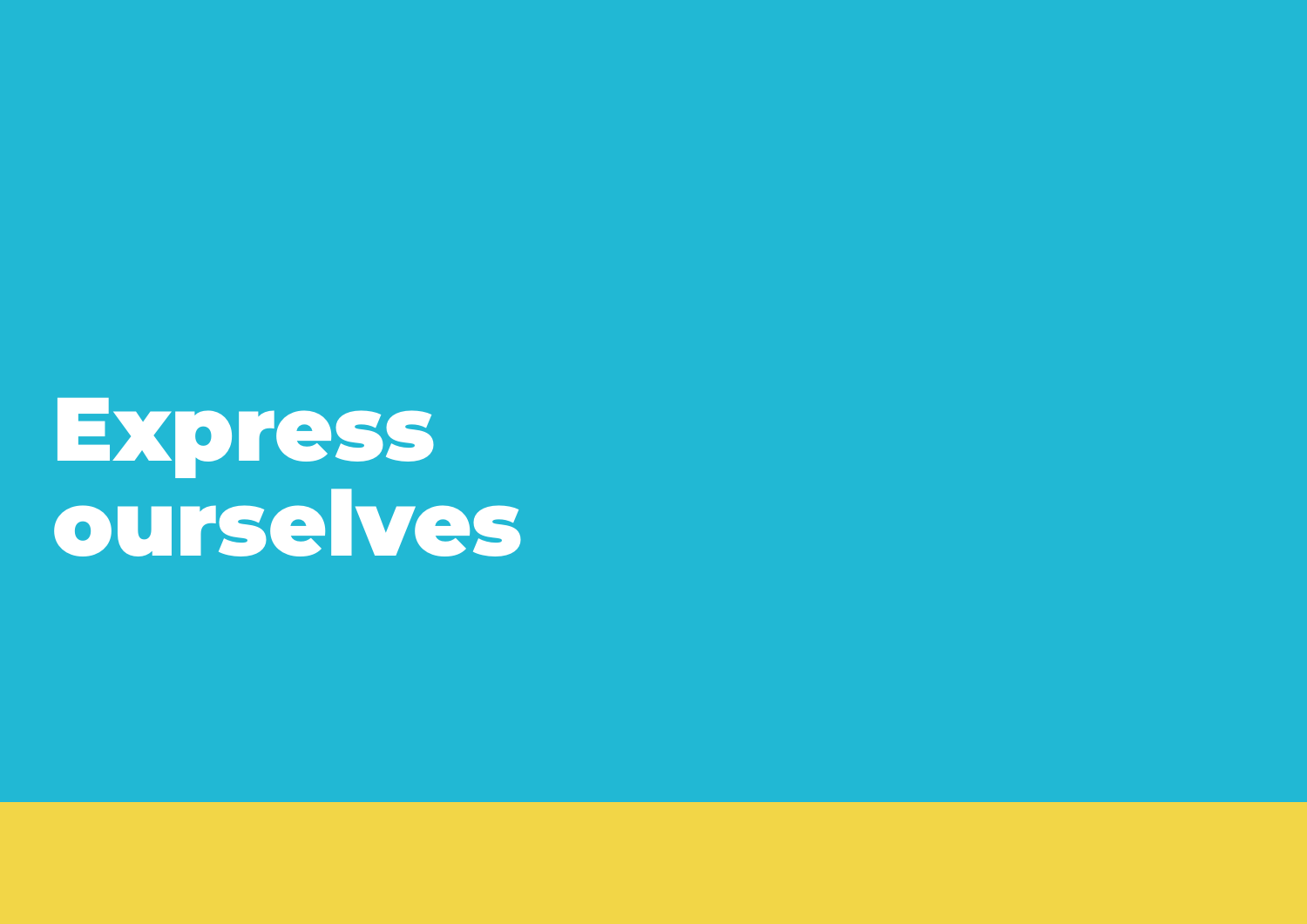### Create your own superhero

Unleash your superpowers by doing something creative! Expressing your creativity can be fun and uplift your mood.

Remember you don't have to try it, and you can stop at any time.

### Step 1

Think about what powers you would have if you were a superhero (e.g. invisibility, the ability to fly, turn yourself into something else etc.)

### Step 2

Think about what you'd do if you had these powers. Would you do something to help others, help yourself, animals or even the environment?

### Step 3

Think about what your outfit would be.

Step 4 Think about your superhero slogan.

### Step 5

(Optional). Draw or create your superhero and take a look at your masterpiece!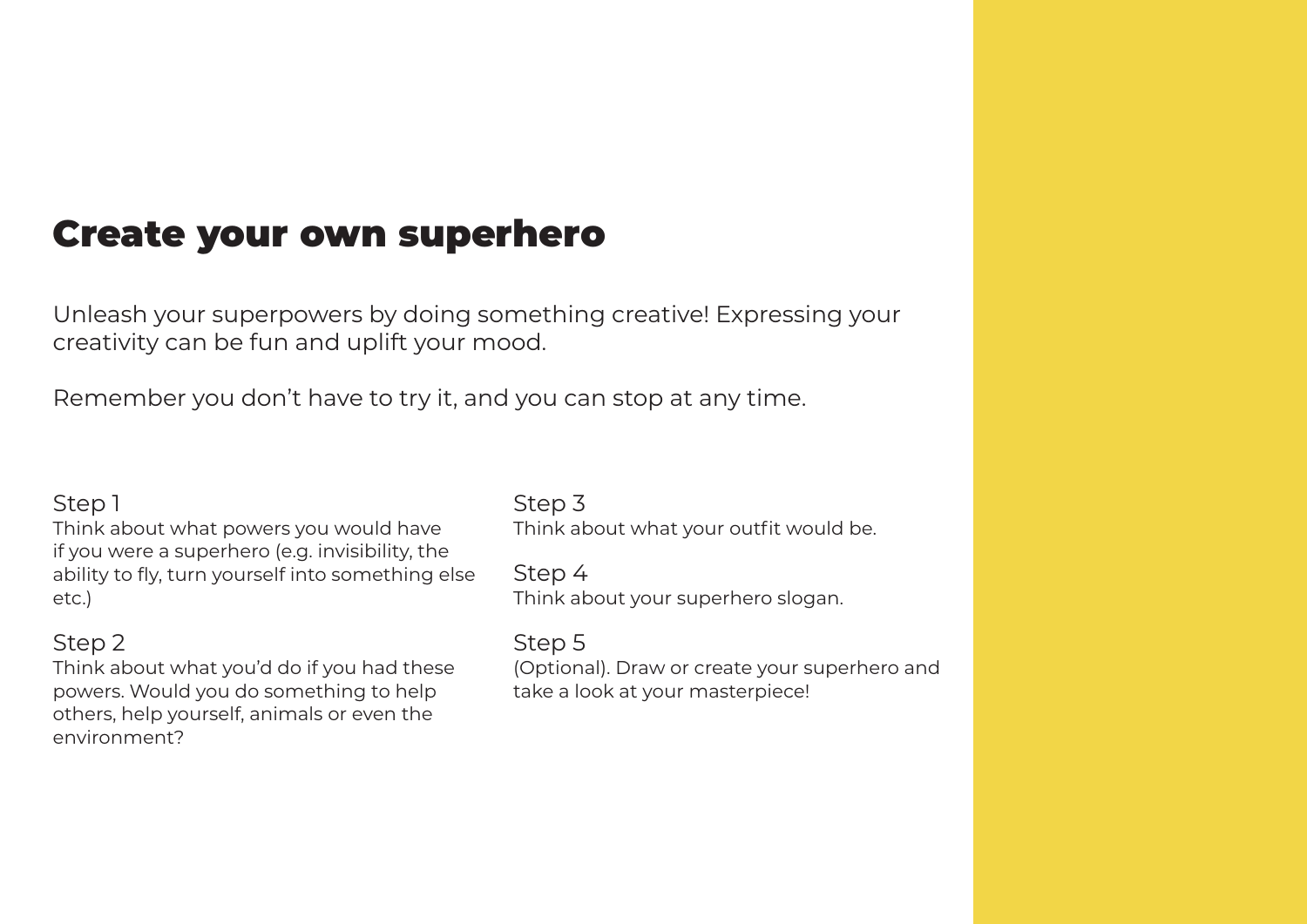### Draw a song

Learn a new way to creatively express and manage your feelings. Being creative can really help when we don't have the words to explain.

Remember you don't have to try it, and you can stop at any time.

Step 1 Pick a song. Maybe one you like or one you don't like so much.

Step 2 Get some paper and pens Step 3

Play the song and start drawing anything that comes to your mind.

Step 4 Reflect on how this made you feel.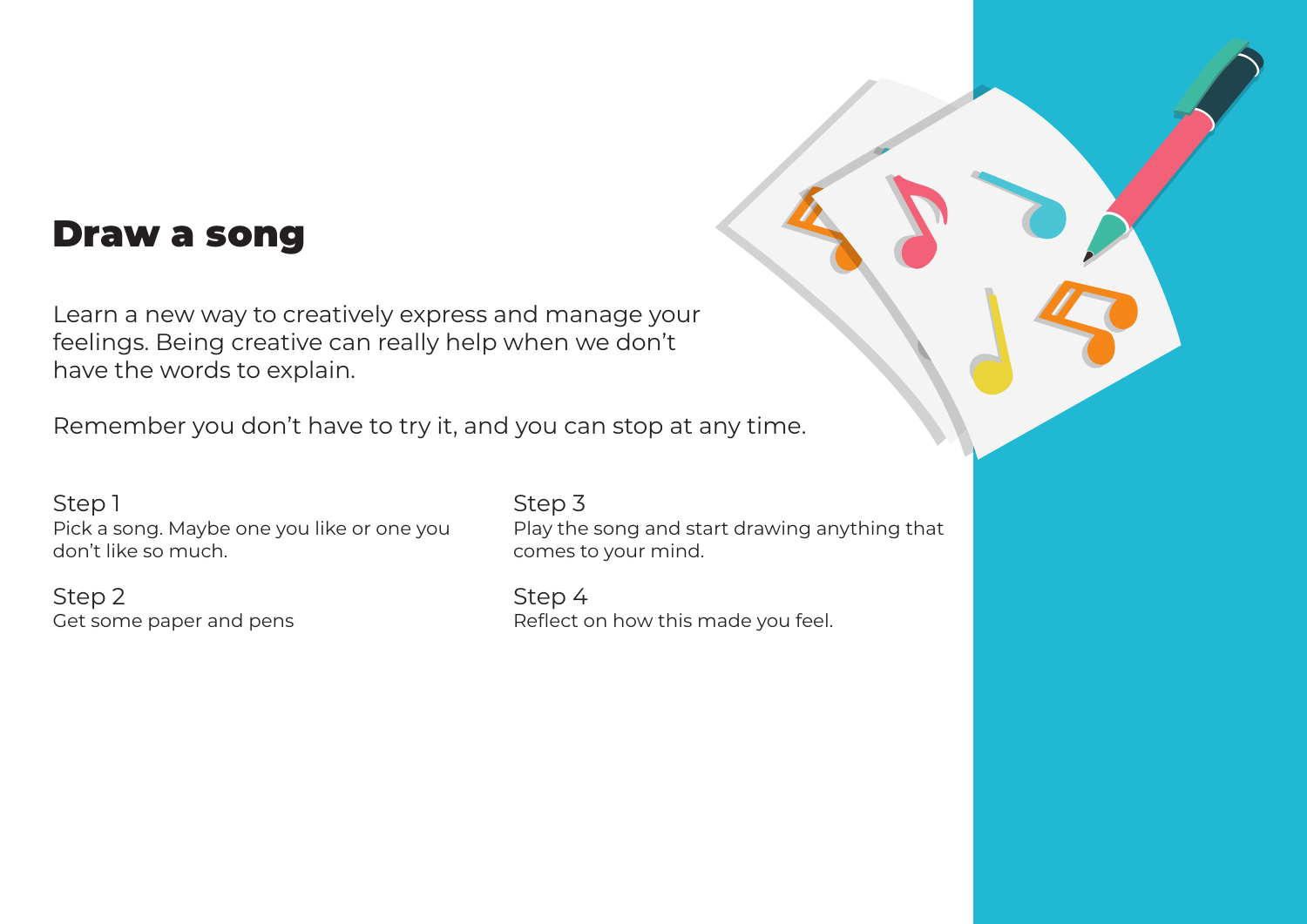### Get your body moving!

Keep active without leaving the house. Being active is great for your whole body and can also help to lift your mood!

Remember you don't have to try it, and you can stop at any time.

### Step 1

Find a dice, piece of paper and pen and put on some comfortable clothes (No dice? Just write the numbers down and pull them out of a container).

#### Step 2

Write the numbers 1-6 vertically on your piece of paper.

### Step 3

Think about exercises that feel achievable for you (everybody is different and what is possible for one person might not be for another).

### Step 4

Write one movement next to each number on your paper (E.g. 1 - Touch down to toes and stretch to the sky, 2 - Do 10 star jumps ).

### Step 5

(Roll the dice or pick out a number, and try the activity on the number you land on. \*\*Don't forget to warm up before exercising to prepare your body and to prevent injury.

### Step 6

Repeat this for around 10 mins and try to keep this to no more than 30 mins a day.

### Step 7

Once you've finished, have some water to hydrate and a gentle stretch. Notice how you feel in your body now?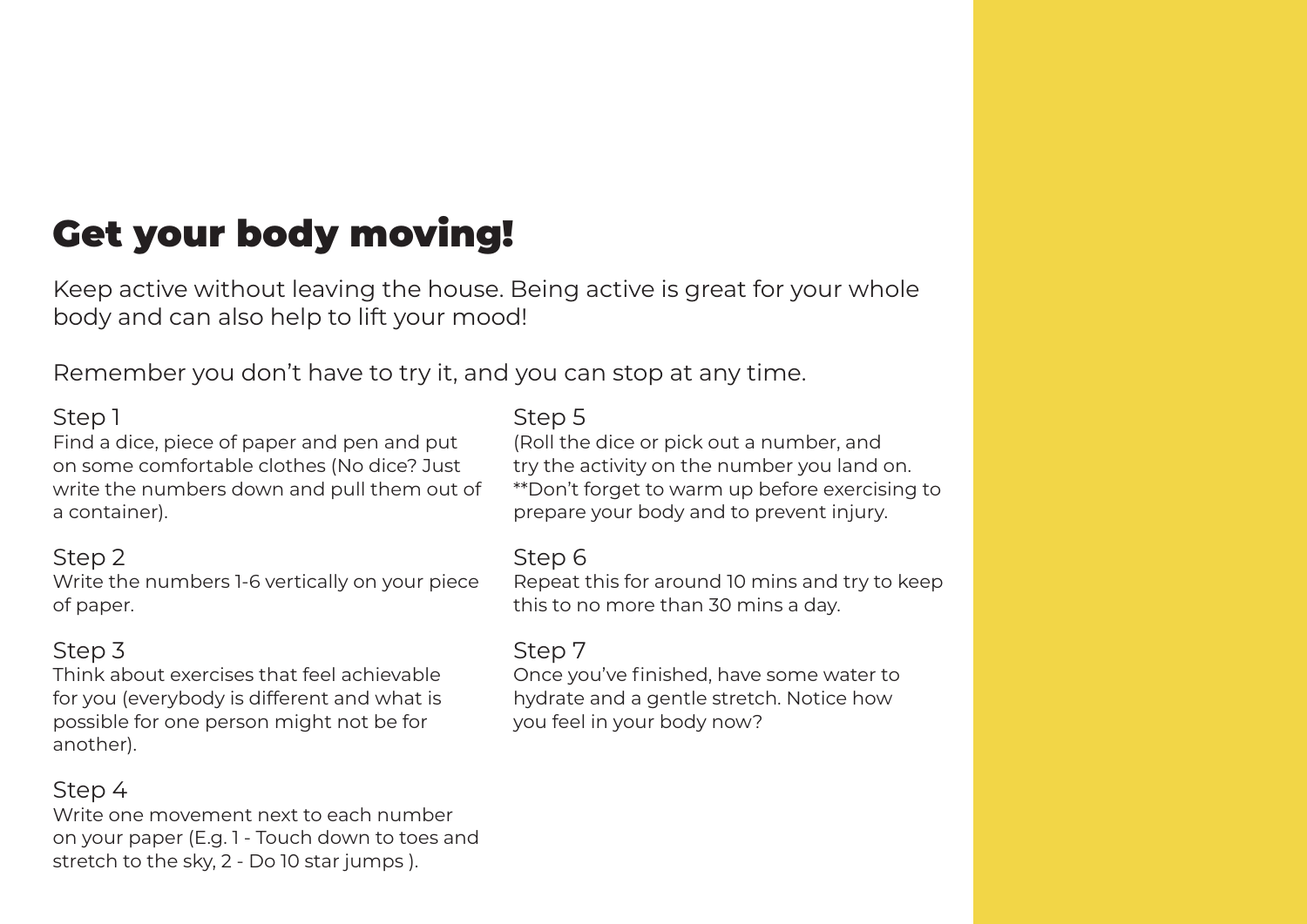### Sing like nobody's listening

A fun activity you can try to help lift your mood and release energy and tension from your body.

Remember you don't have to try it, and you can stop at any time.

### Step 1

Think about your favourite song or a song you like to sing.

### Step 2

Play it out loud and sing as loud as you can like nobody's listening.

### Step 3

Take 5 minutes to reflect on how you feel in your body afterwards. E.g: do you feel more relaxed or more energetic?

### Step 4

If you enjoyed the activity, why not try asking someone to sing with you next time. This could be in person, over the phone or through a video chat.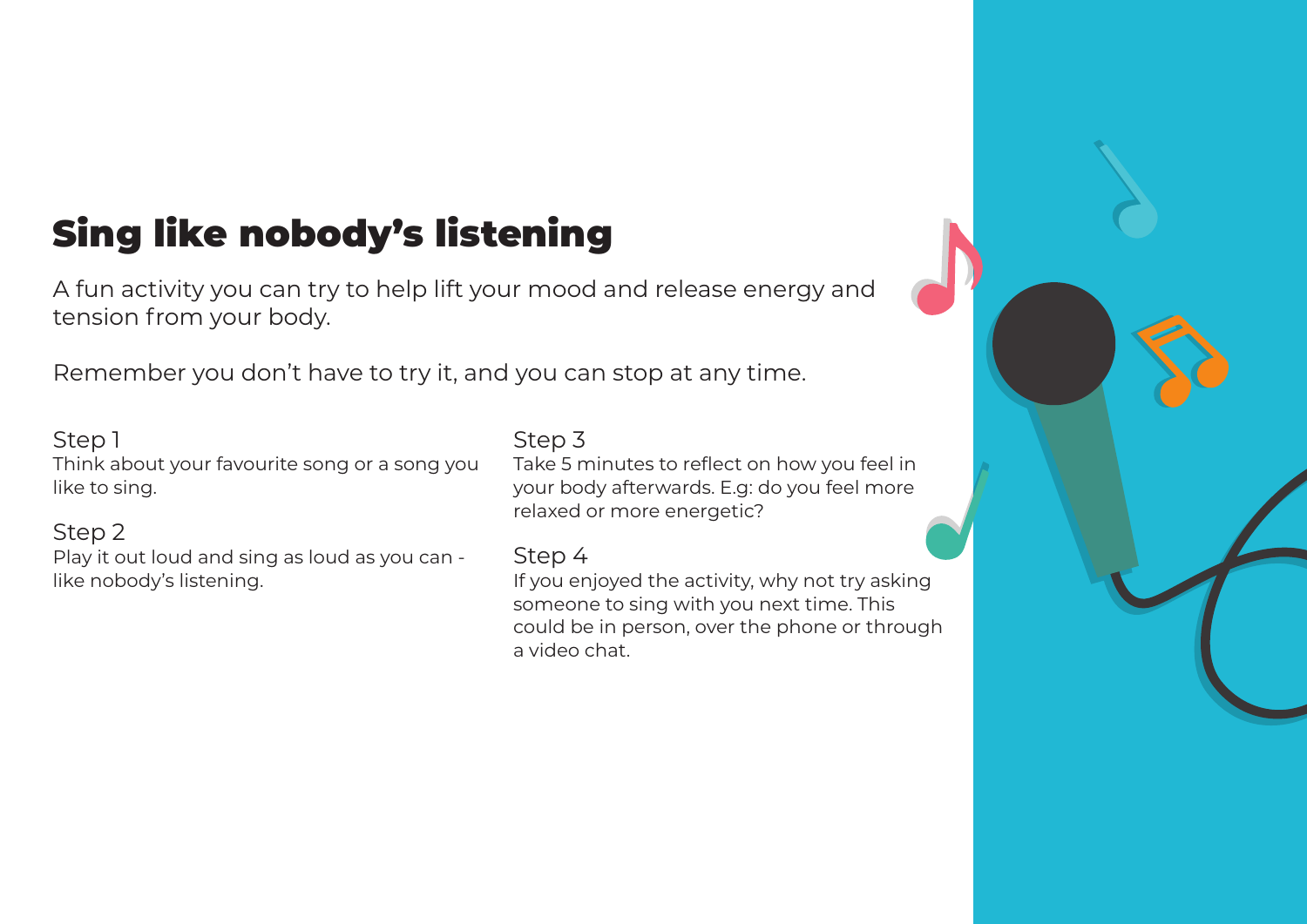### Personalise your space

Express who you are by making a space your own. Start to think about your likes and dislikes to explore and express your identity.

Remember you don't have to try it, and you can stop at any time.

### Step 1

Choose a space at home (this could be anywhere from your bedroom, study, reading area etc) and double check you're allowed to make some changes!

### Step 2

Think about things you already have at home to personalise your space (E.g. posters, decorations, photographs or anything that appeals to you).

### Step 3

Bring your ideas to life by trying them out in your chosen space (E.g trying out different places for your things and seeing how you like it).

### Step 4

When you're done, think about how your space looks and feels and make any final changes if you want to.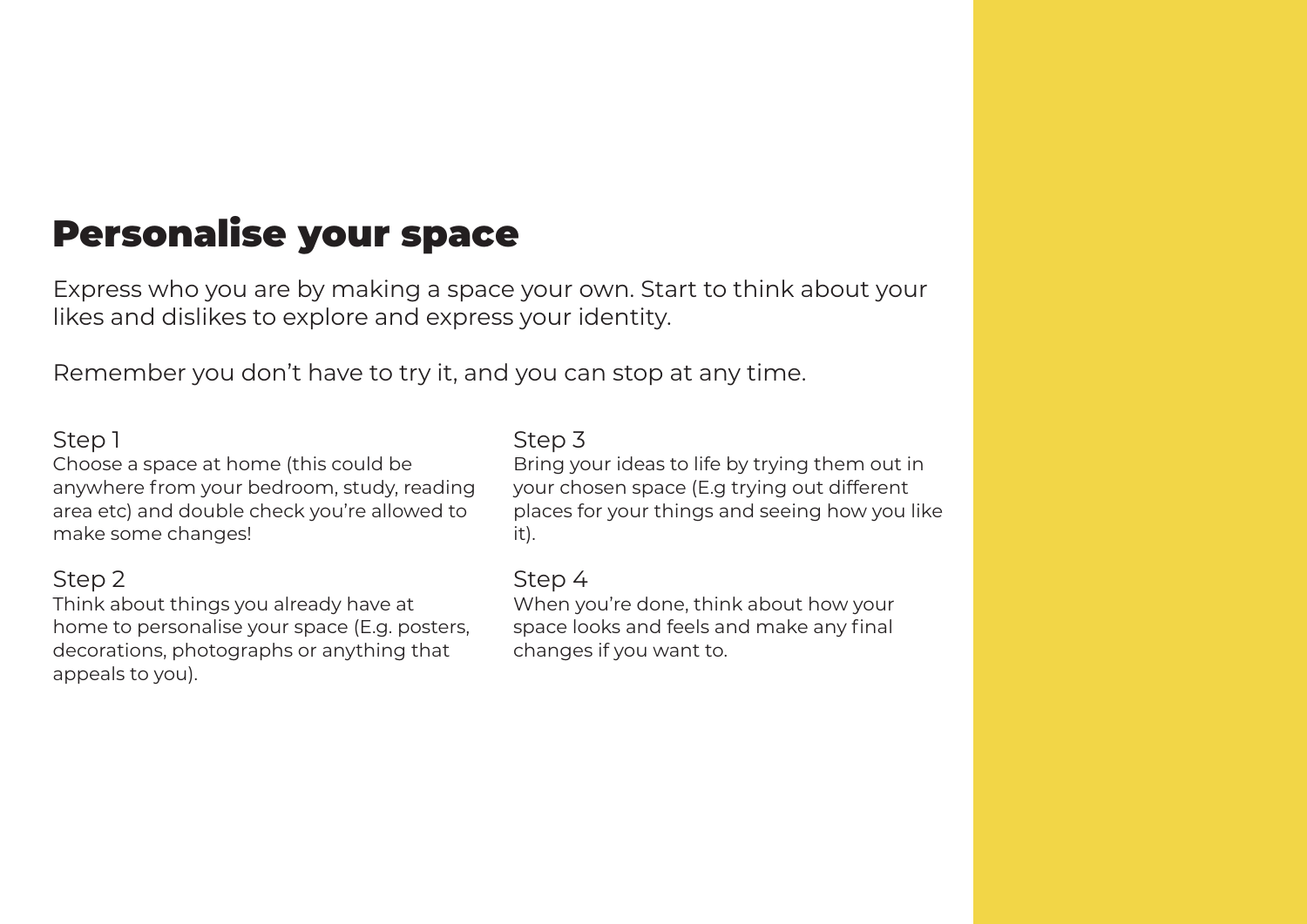### Write a letter to your future self

Share your own words of wisdom with yourself! Doing something creative and personal to you is a great way to inspire, comfort and make yourself laugh right now and in the future too.

Remember you don't have to try it, and you can stop at any time.

### Step 1

Get a pen, paper and an envelope.

### Step 2

Think about what you'd like to share with future you (E.g. life predictions, advice or inspiration or even things you don't want to forget).

### Step 3

Write a letter to your future self, thinking about when you want to open it - this could be a week from now or even a year!.

### Step 4

Put your letter in an envelope and seal it, making sure your name is on it and the date when you want it to be opened.

### Step 5

Put it somewhere safe and think about what it was like to write your letter. If you feel like it, try writing another letter to be opened at a different time.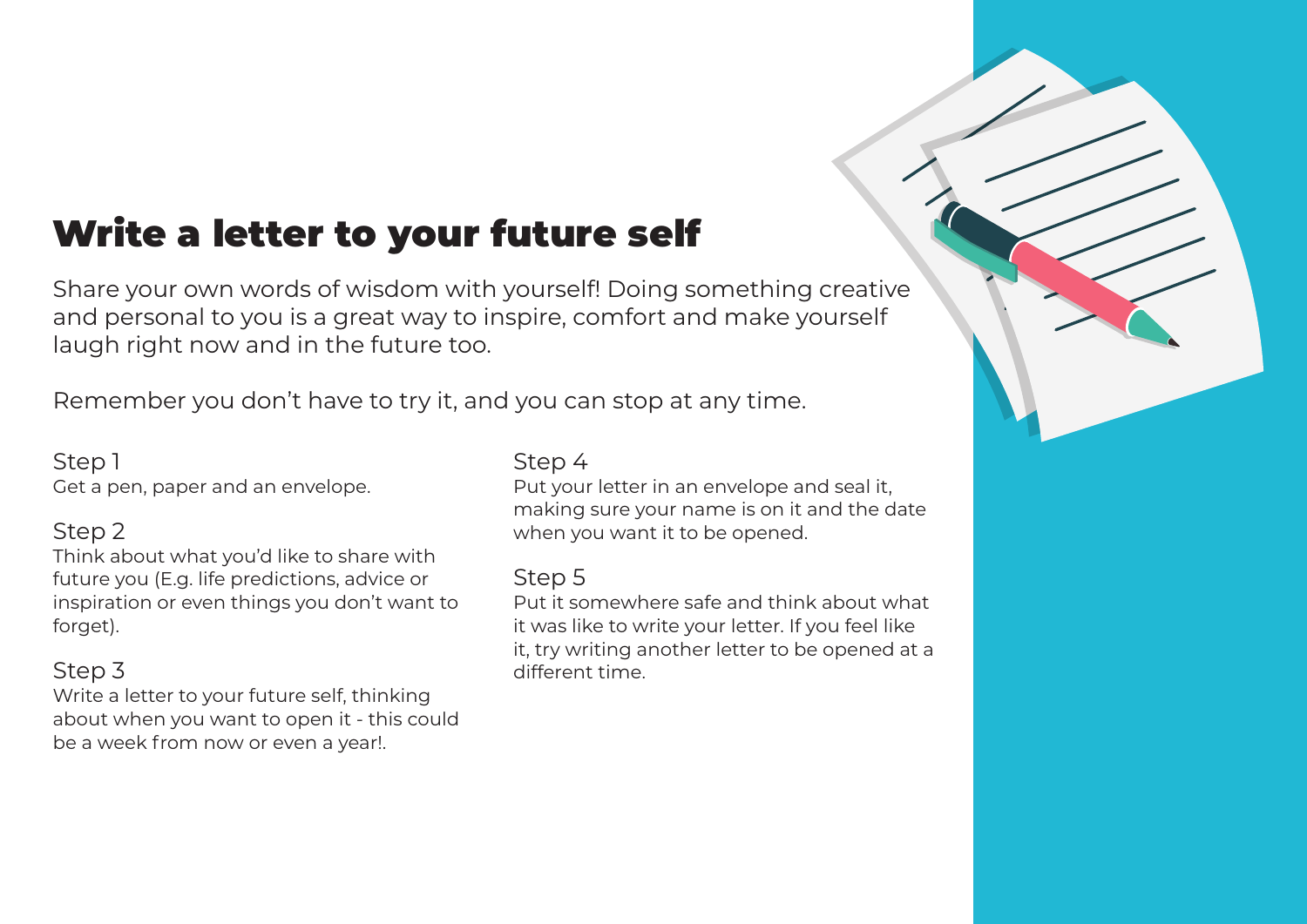### Write to express how you feel

Writing can be a fun way to express emotions. You can use writing to help organise your thoughts, capture a memory and reflect on feelings.

Remember you don't have to try it, and you can stop at any time.

### Step 1

Think about something that means a lot to you. This could be a person, a place, an achievement or an experience. It could be something happy or sad.

### Step 2

Take some time to write down your thoughts/ feelings in any way you like. For example a list, a story, a poem or a song.

#### Step 3

When you are done, note down one thing you learnt, one thing that surprised you and one thing you want to tell someone else from your writing.